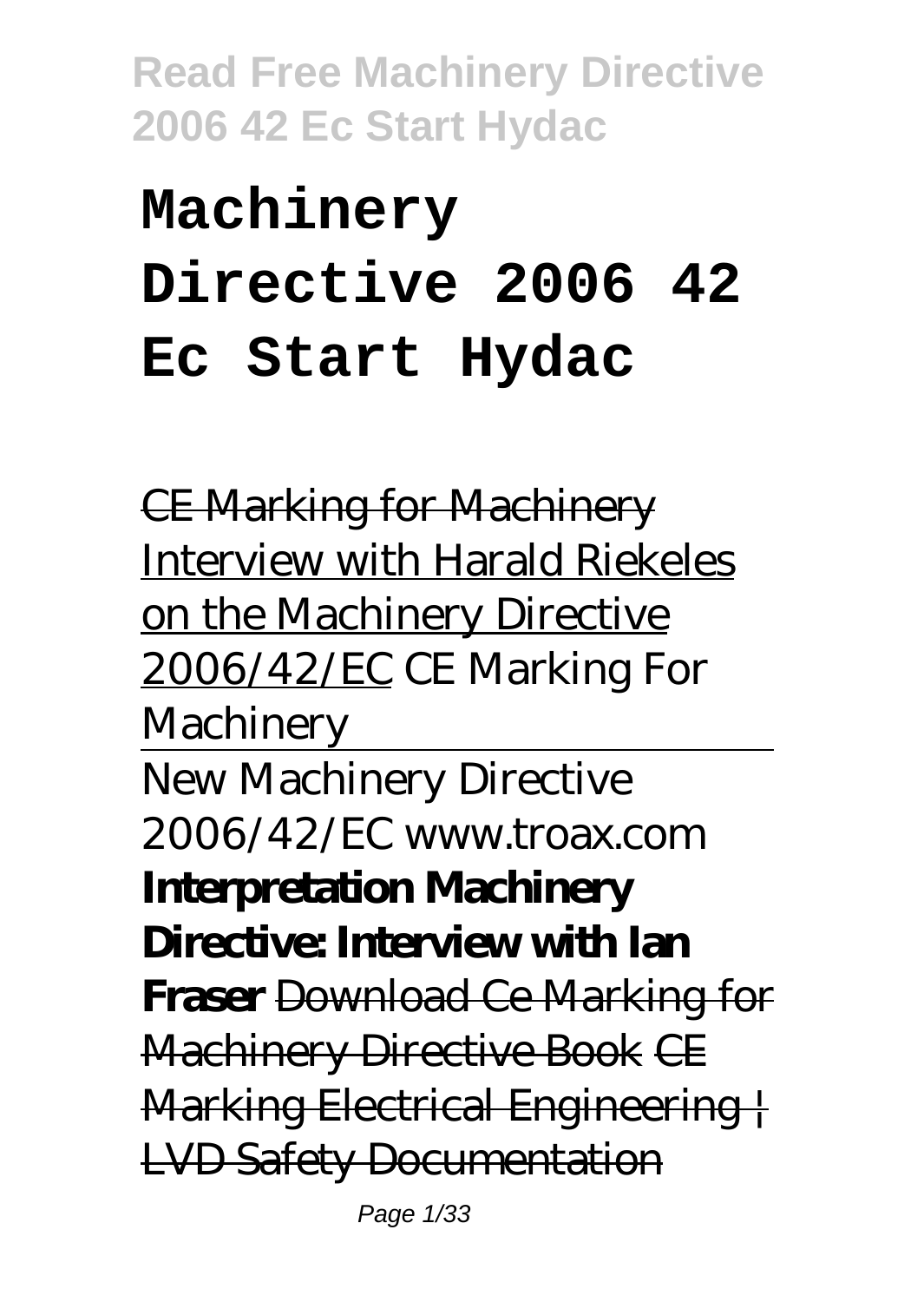## **Practical Approach To Guarding For The Machinery Directive** CE Marking Mechanical Engineering  $\frac{1}{1}$  The Machinery Directive | #5 *HST Trapped-Key System fulfills the Machinery Directive 2006/42/EC CE Regulatory Update June 9, 2017* CE Marking - practical approach guide The Court of Justice: Guaranteeing the Rights of EU Consumers *What are the new rules for In-Vitro Diagnostic Industry with IVDR 2017/746?* The 5 most important steps to CE certification - The EU medical device approval process EU Technical File for Medical Devices Technical Files - what Page 2/33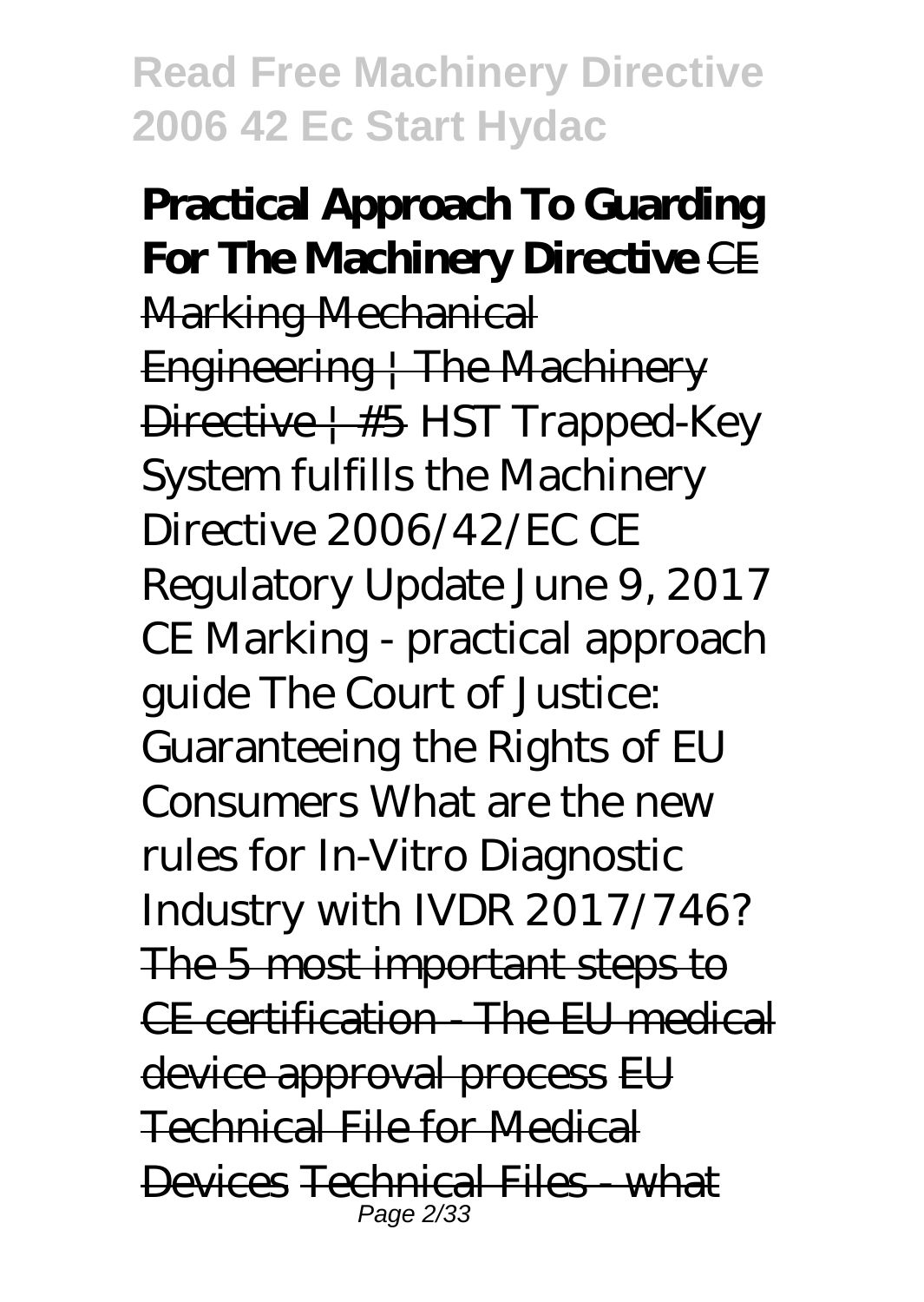are they and what should they contain - CE marking How To Get CE Marking Certification For My Product? **How to Create a Technical File: The #1 Requirement for CE Marking** ATEX Certification Process Scie circulaire à table : couper avec une lame de scie inclinée *Le module de sécurité - Câblage industriel niveau 3* Some Notes on the European Machinery Directive *Key Transfer System Quality-certified (UQS, Directive 2006/42/EC on Machinery, Annex X)*

Implementing Machine Safety CEM4: Risk assessment EN ISO 12100 / EHSR MD item Machine Page 3/33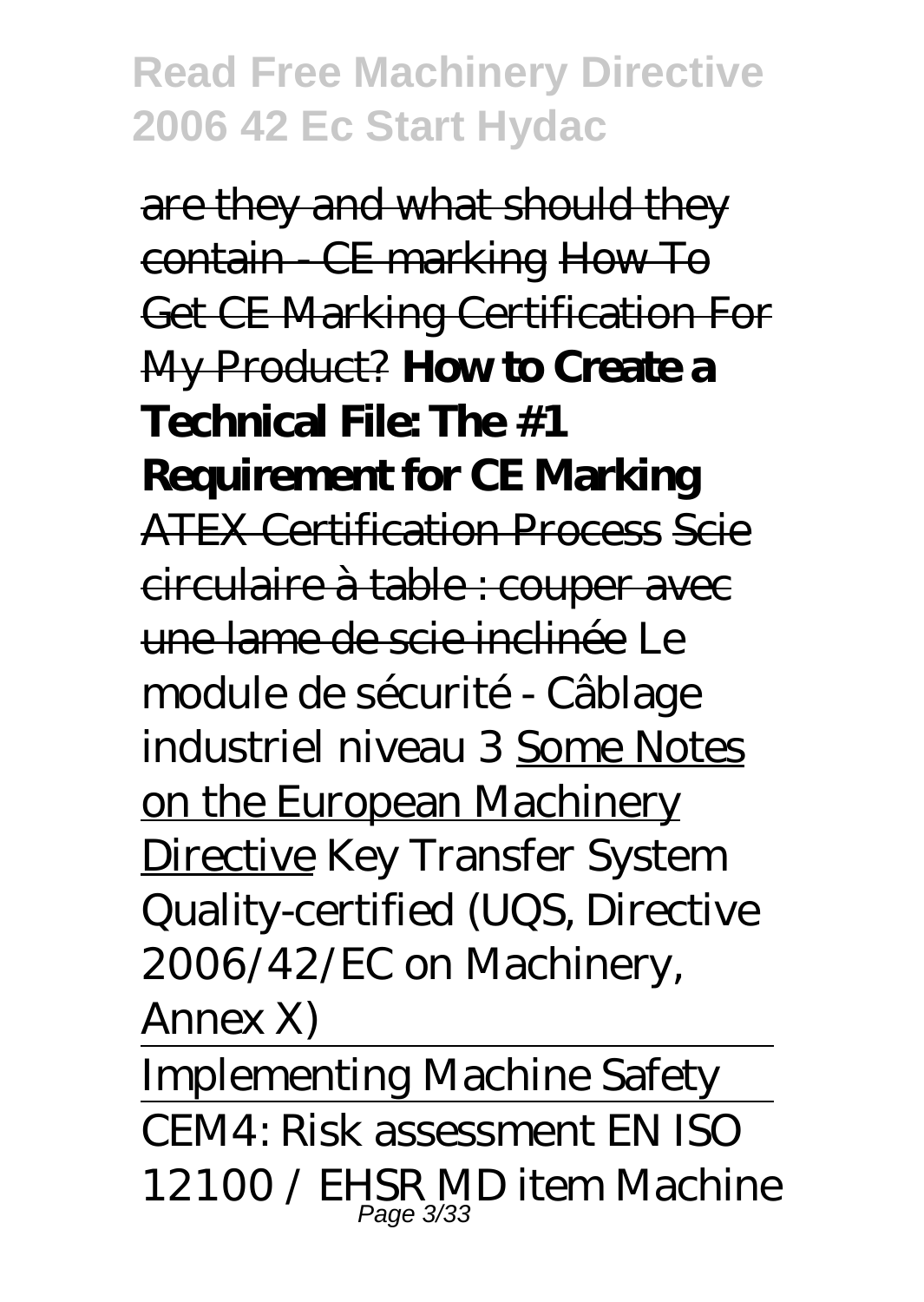# guard units ST CE Machinery Marking

Outdoor elevator Easy Lift Cabin Aviek Engineering. CE Mark According to Machinery Directive 2006/42Machinery Directive 2006 42 Fc Directive 2006/42/EC of the European Parliament and of the Council of 17 May 2006 on machinery, and amending Directive 95/16/EC (recast) (Text with EEA relevance)

Directive 2006/42/EC of the European Parliament and of the ... This Directive aims at the free

market circulation on machinery Page 4/33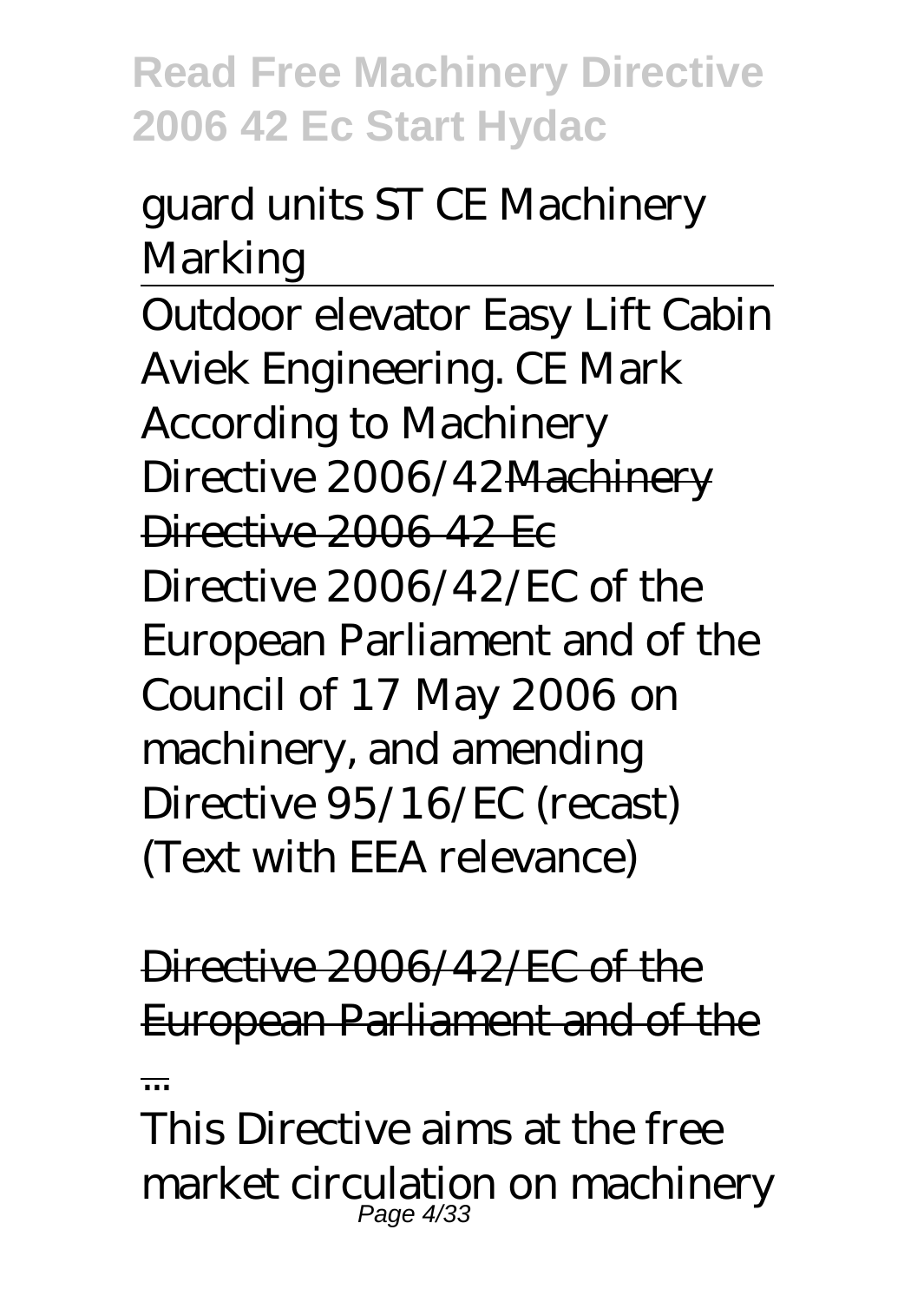and at the protection of workers and consumers using such machinery. It defines essential health and safety requirements of general application, supplemented by a number of more specific requirements for certain categories of machinery. Where, for machinery, the hazards referred to in Annex I of the Directive are wholly or partly covered more specifically by other Community Directives, this Directive shall not apply, or shall ...

Directive 2006/42/EC - new machinery directive - Safety ... DIRECTIVE 2006/42/EC OF THE Page 5/33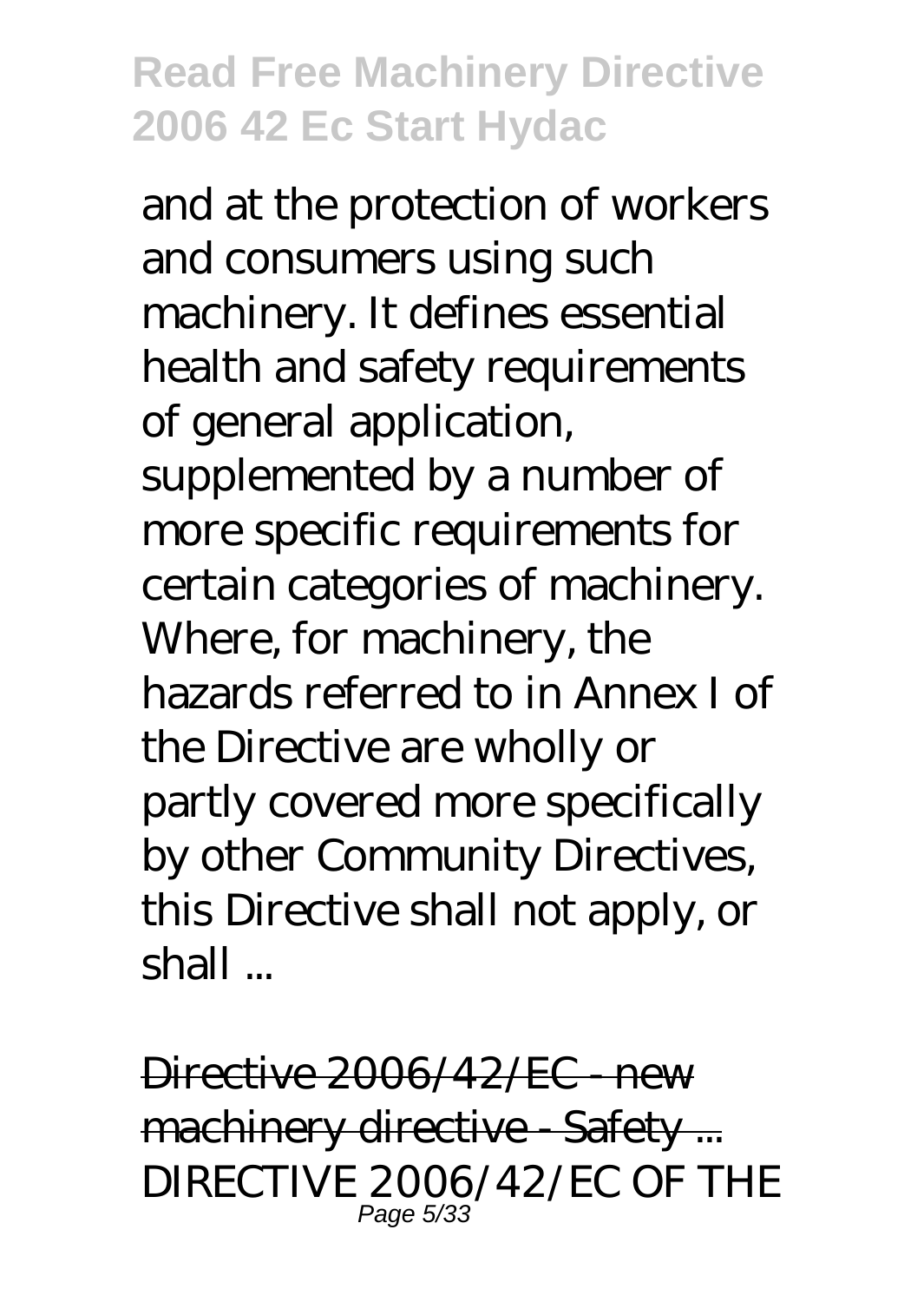EUROPEAN PARLIAMENT AND OF THE COUNCIL. of 17 May 2006. on machinery, and amending Directive 95/16/EC (recast) (Text with EEA relevance) THE EUROPEAN PARLIAMENT AND THE COUNCIL OF THE EUROPEAN UNION, Having regard to the Treaty establishing the European Community, and in particular Article 95 thereof,

# EUR-Lex - 32006L0042 - EN - EUR-Lex

Understanding the Machinery Directive (2006/42/EC) The assembly instructions must be written in an official Community Page 6/33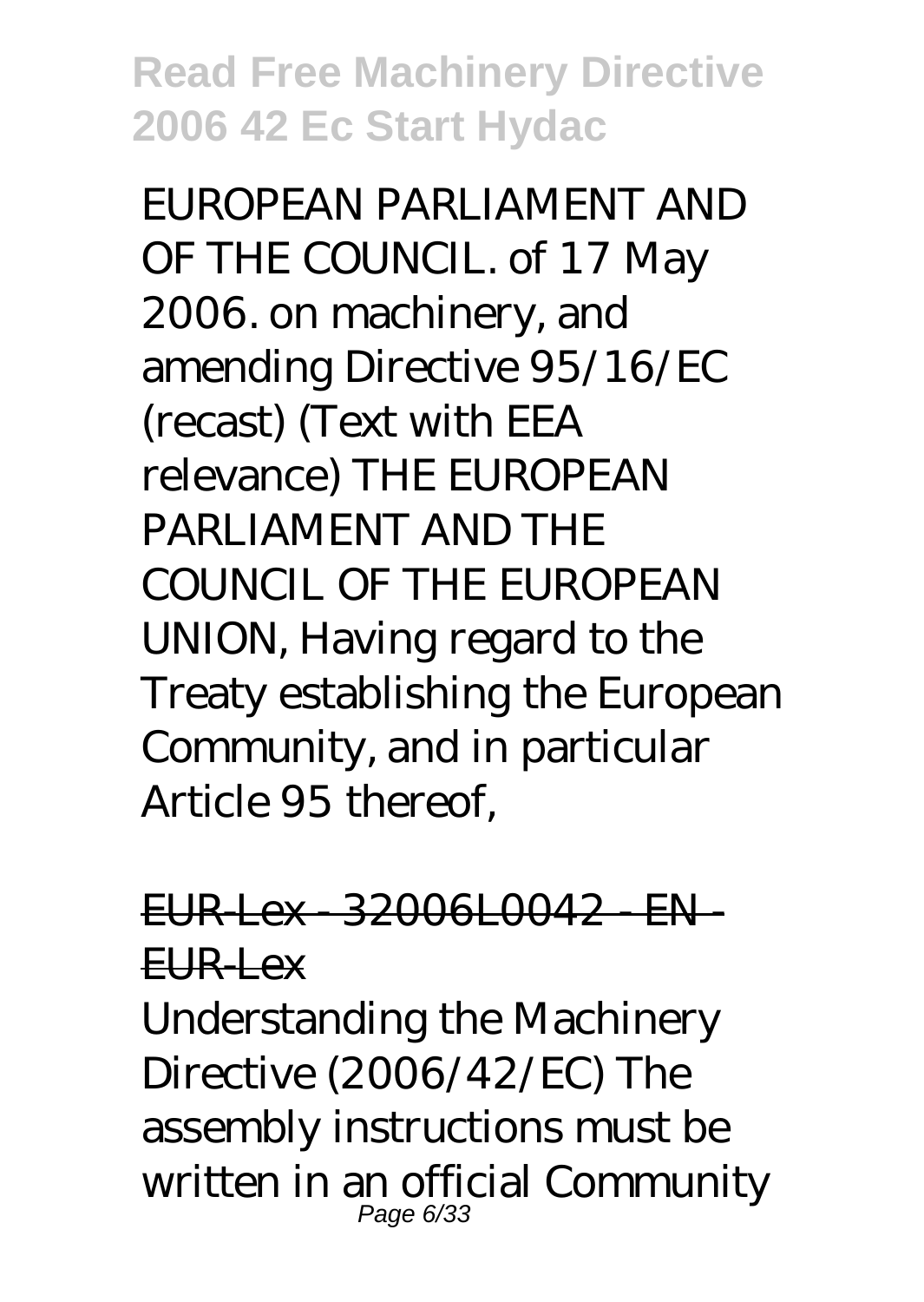language acceptable to the manufacturer of the machinery in which the partly completed machinery will be assembled, or to his authorized representative. Risk assessment documentation should be included in the technical file.

Understanding the Machinery Directive (2006/42/EC) The Machinery Directive, Directive 2006/42/EC of the European Parliament and of the Council of 17 May 2006 is a European Union directive concerning machinery and certain parts of machinery. Its main intent is to ensure a Page 7/33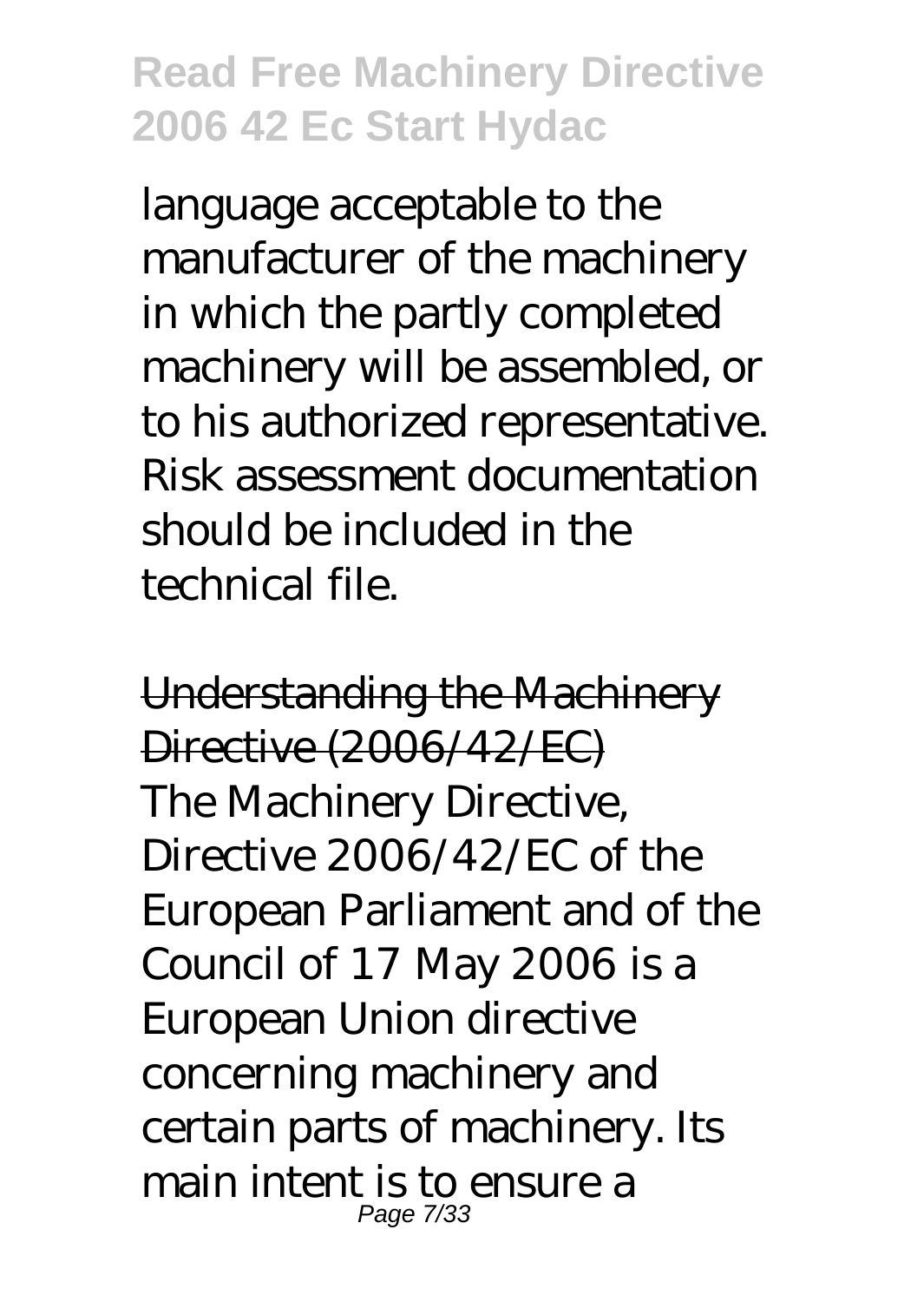common safety level in machinery placed on the market or put in service in all member states and to ensure freedom of movement within the European Union by stating that "member states shall not prohibit, restrict or impede the placing on the market and/or putting into service in

Machinery Directive - Wikipedia Guide to application of the Machinery Directive 2006/42/EC 2nd Edition – June 2010 1 Introduction to the 2nd Edition Directive 2006/42/EC is a revised version of the Machinery Directive, the Page 8/33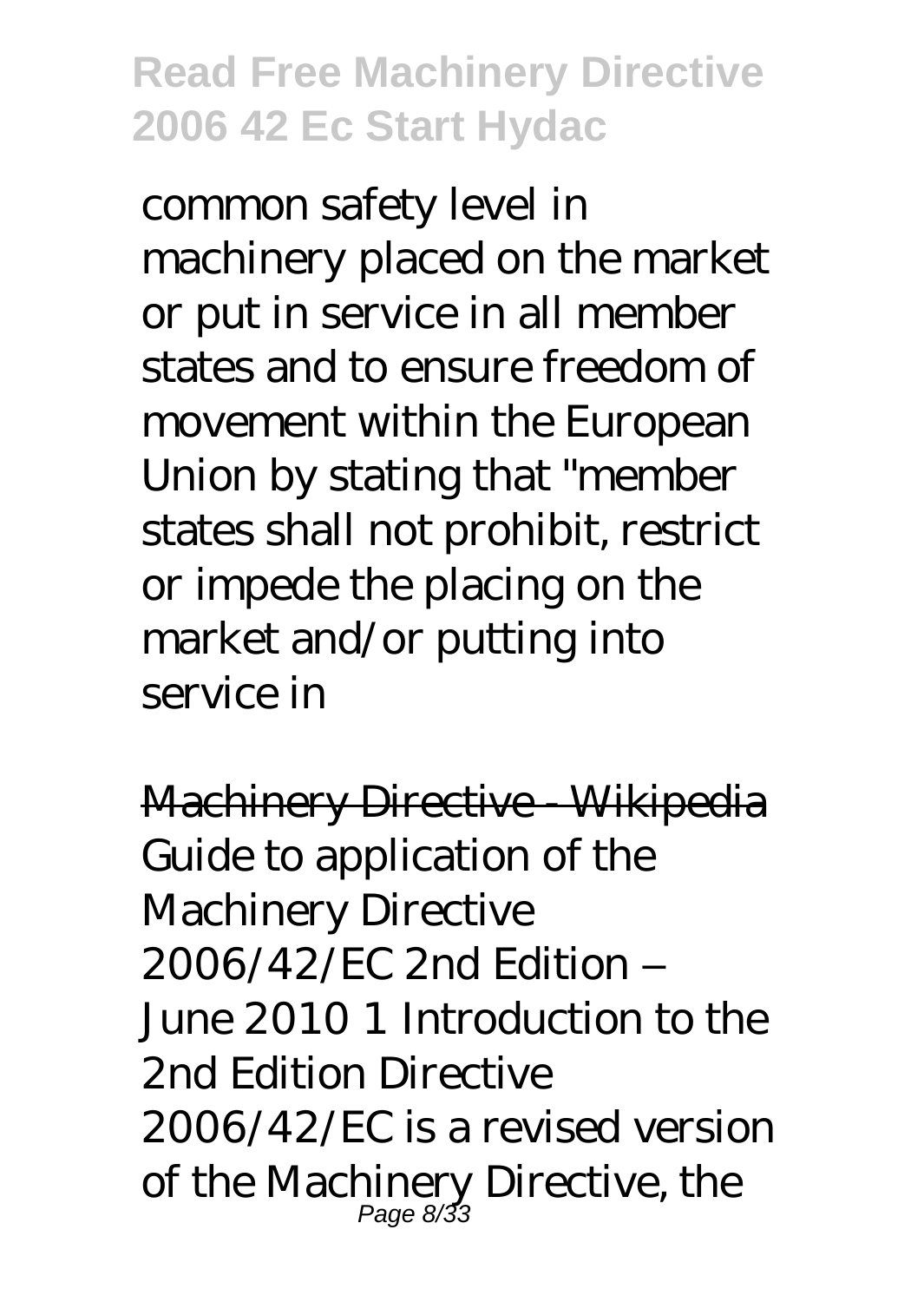first version of which was adopted in 1989. The new Machinery Directive has been applicable since 29th December 2009. The Directive has the dual aim of ...

the Machinery Directive 2006/42/EC - PUWER Directive 2006/42/EC is a revised version of the Machinery Directive, the first version of which was adopted in 1989. The new Machinery Directive has been applicable since 29th December 2009. The Directive has the dual aim of harmonising the health and safety requirements applicable to Page 9/33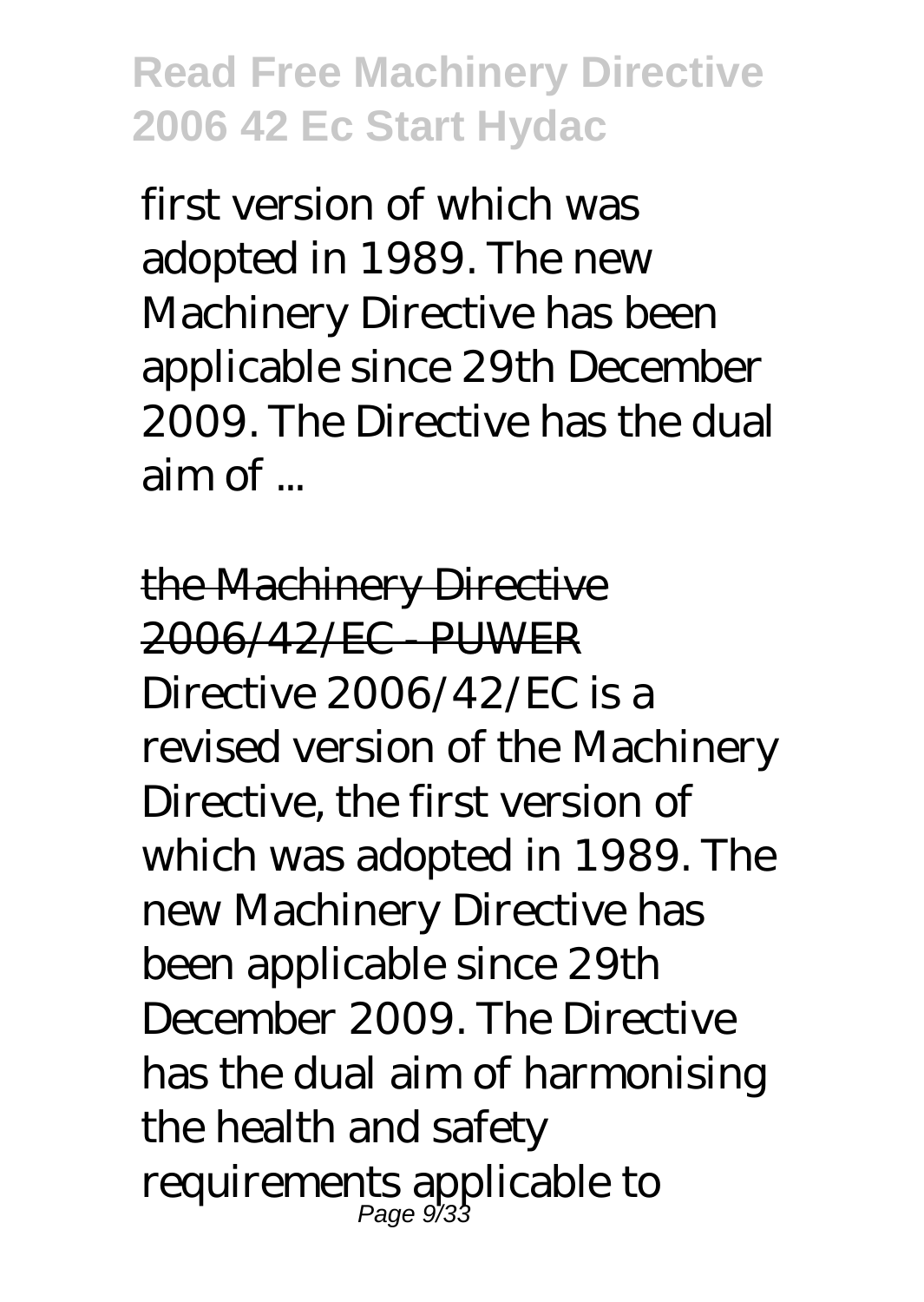machinery on the basis of a high level of protection of health

Guide to application of the **Machinery Directive** 2006/42/EC

Machinery within scope of the Directive is interpreted very widely and means (quoting from Article 2(a) of 2006/42/EC): an assembly, fitted with or intended to be fitted with a drive system other...

The definition of machinery in the Machinery Directive... Directive 2006/42/EC was published in the Official Journal of the European Union on 9 June Page 10/33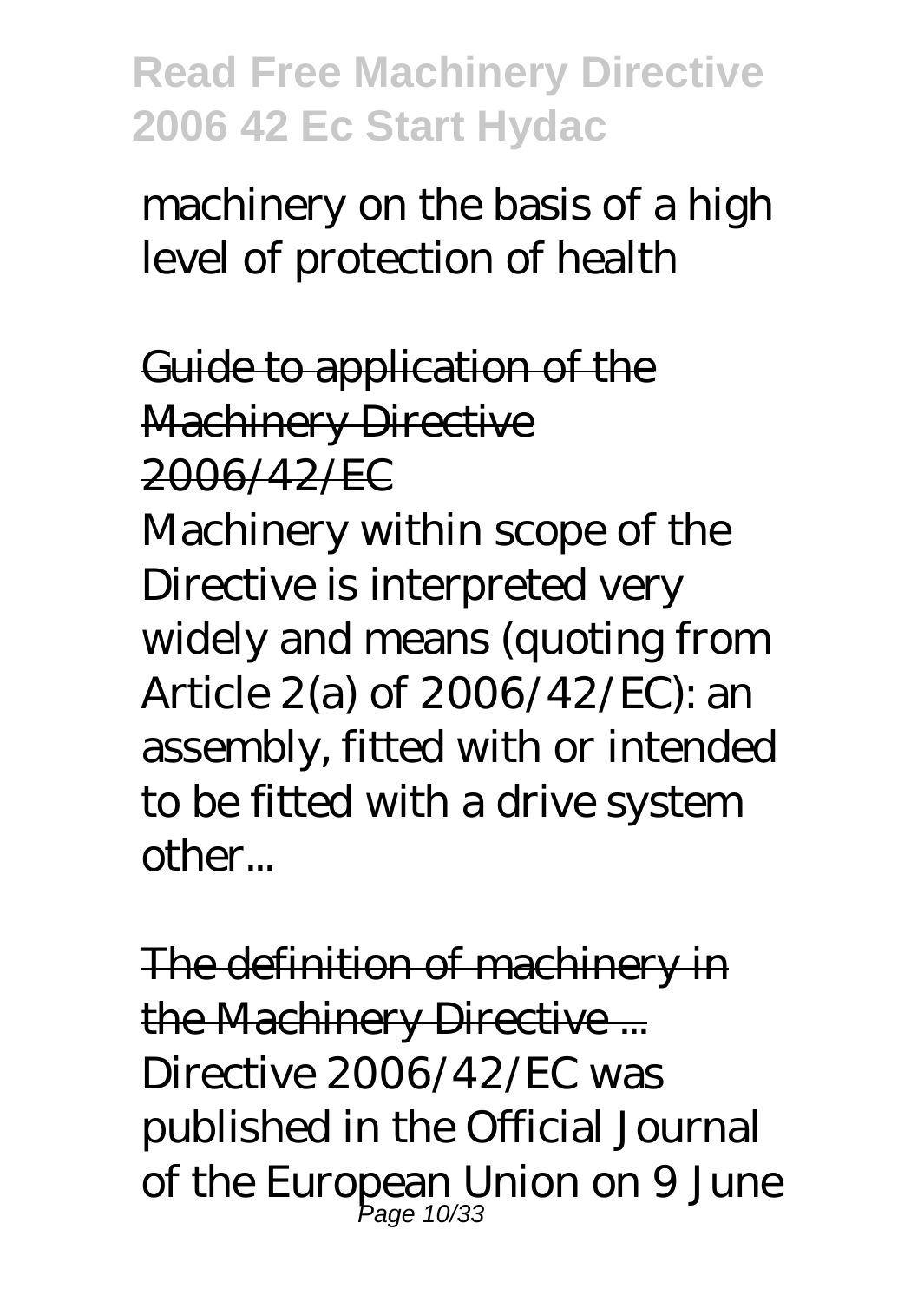2006 as the third amendment of the Machinery Directive. National Governments had until 29 June 2008 to transpose the Directive into their domestic legislation.

New Machinery Directive Guide 2006/42/EC (6th Ed ... One of the main legislations governing the harmonisation of essential health and safety requirements for machinery at EU level is the Machinery Directive 2006/42/EC. The directive. promotes the free movement of machinery within the single market; guarantees a high level of protection for EU Page 11/33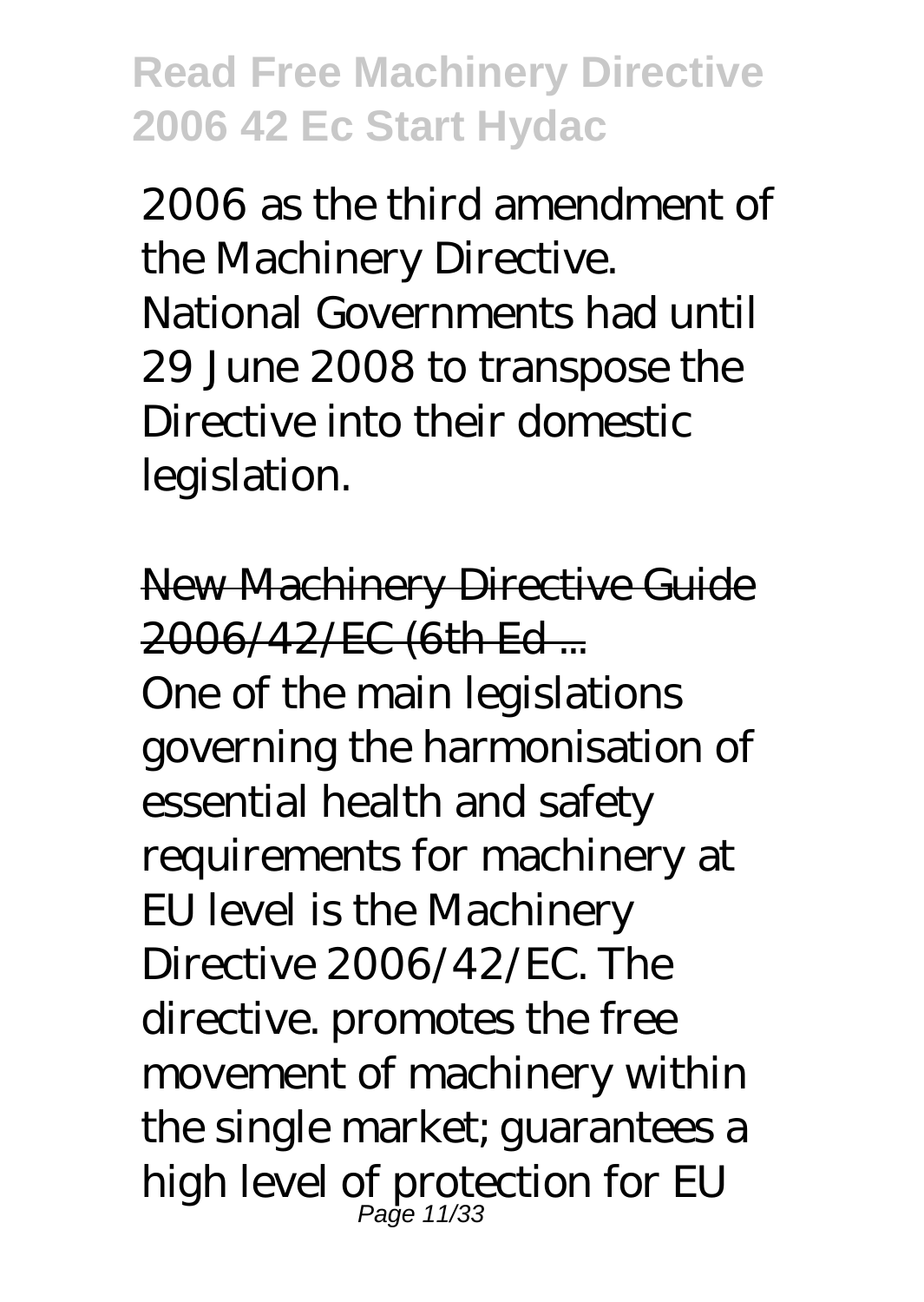#### workers and citizens

Machinery | Internal Market, Industry, Entrepreneurship ... Supply of Machinery (Safety) Regulations 2008; Supply of Machinery (Safety) (Amendment) Regulations 2011; Machinery Directive 2006/42/EC; European Commission guide to application of the Machinery Directive; Pesticides amendment to Machinery Directive 2009/127/EC; European Commission site on notified bodies

Conformity assessment under the Machinery Directive - Work Page 12/33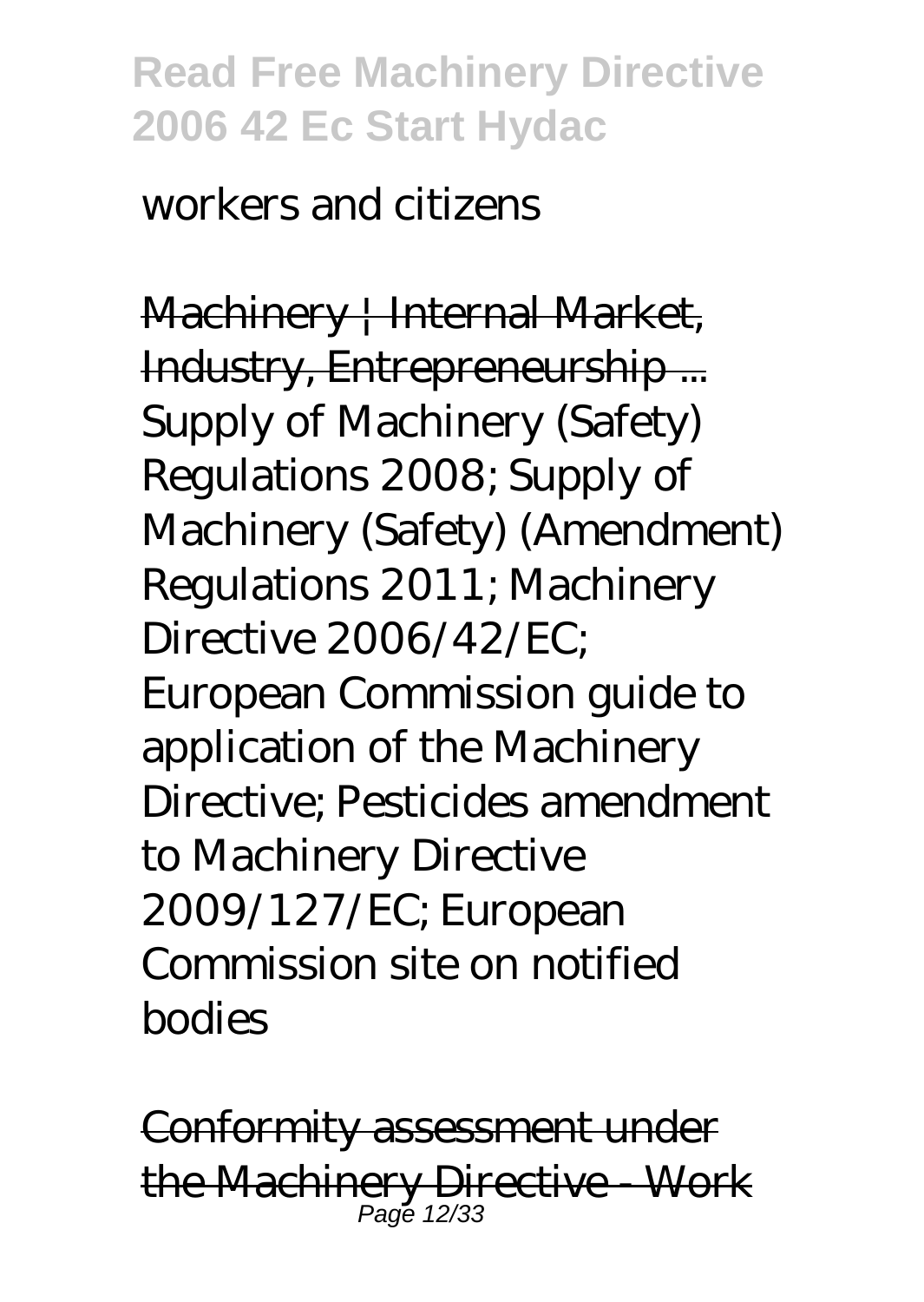...

DIRECTIVE 2006/42/EC OF THE EUROPEAN PARLIAMENT AND OF THE COUNCIL of 17 May 2006 on machinery, and amending Directive 95/16/EC (recast) (Text with EEA relevance)

L 157/24 Official Journal of the European Union Directive 2006/42/EC (also known as "New Machinery Directive" as it replaces the previous 98/37/EC) was implemented in Italy by the Legislative Decree of January 27, 2010 and entered into force throughout Europe starting from Page 13/33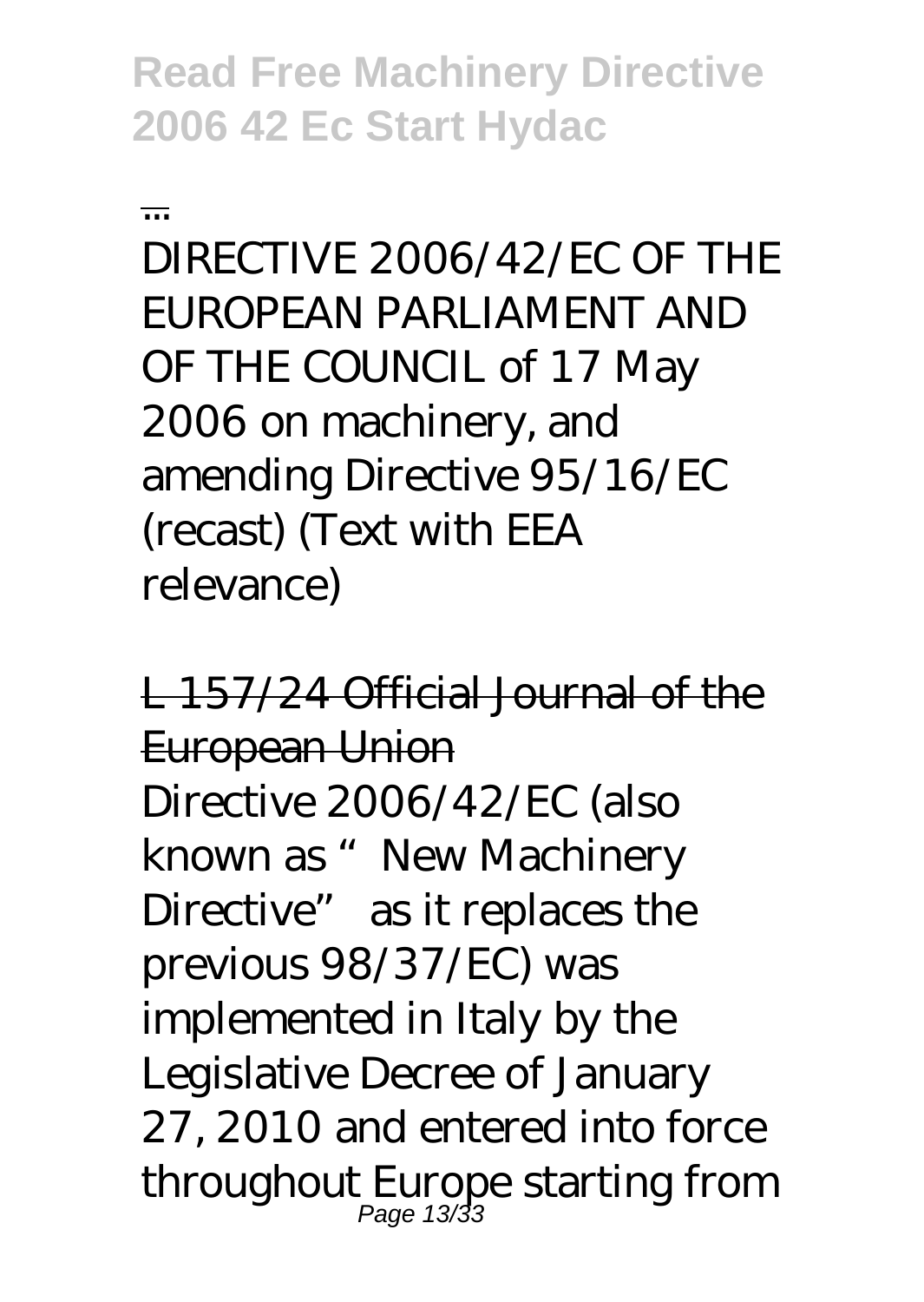December 29, 2009. Which products are affected by the EU directive 42/2006?

Machinery Directive: declaration of conformity, CE marking ... Machinery Directive 2006/42/EC is the European legislation harmonising individual country laws governing the sale of machinery. It relates specifically to the supply or sale of any machinery within the European Union.

Machinery Directive 2006/42/EC Assessments The new Machinery Directive 2006/42/EC regulates the Page 14/33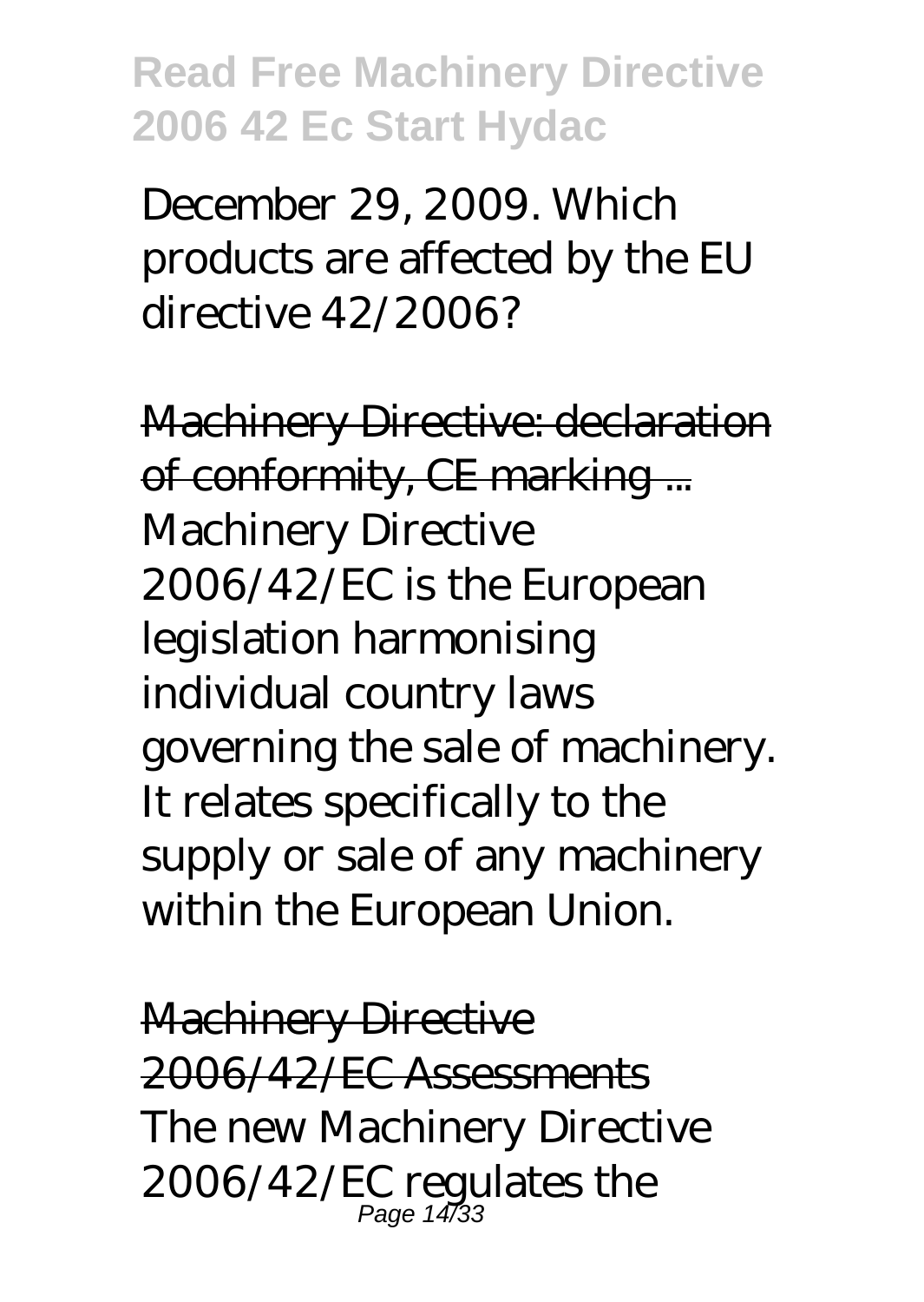placing on the market, and the putting into service, of machinery in the EEA.

Machinery Directive 2006/42/EC - CEM International Machinery Directive Harmonised Standards Table of Standards Harmonised to the 2006/42/EC Machinery Directive The European Commission publish lists of harmonised standards for each CE marking directive. Unfortunately, their page for the Machinery Directive 2006/42/ECno longer contains a full list of standards.

Machinery Harmonised Page 15/33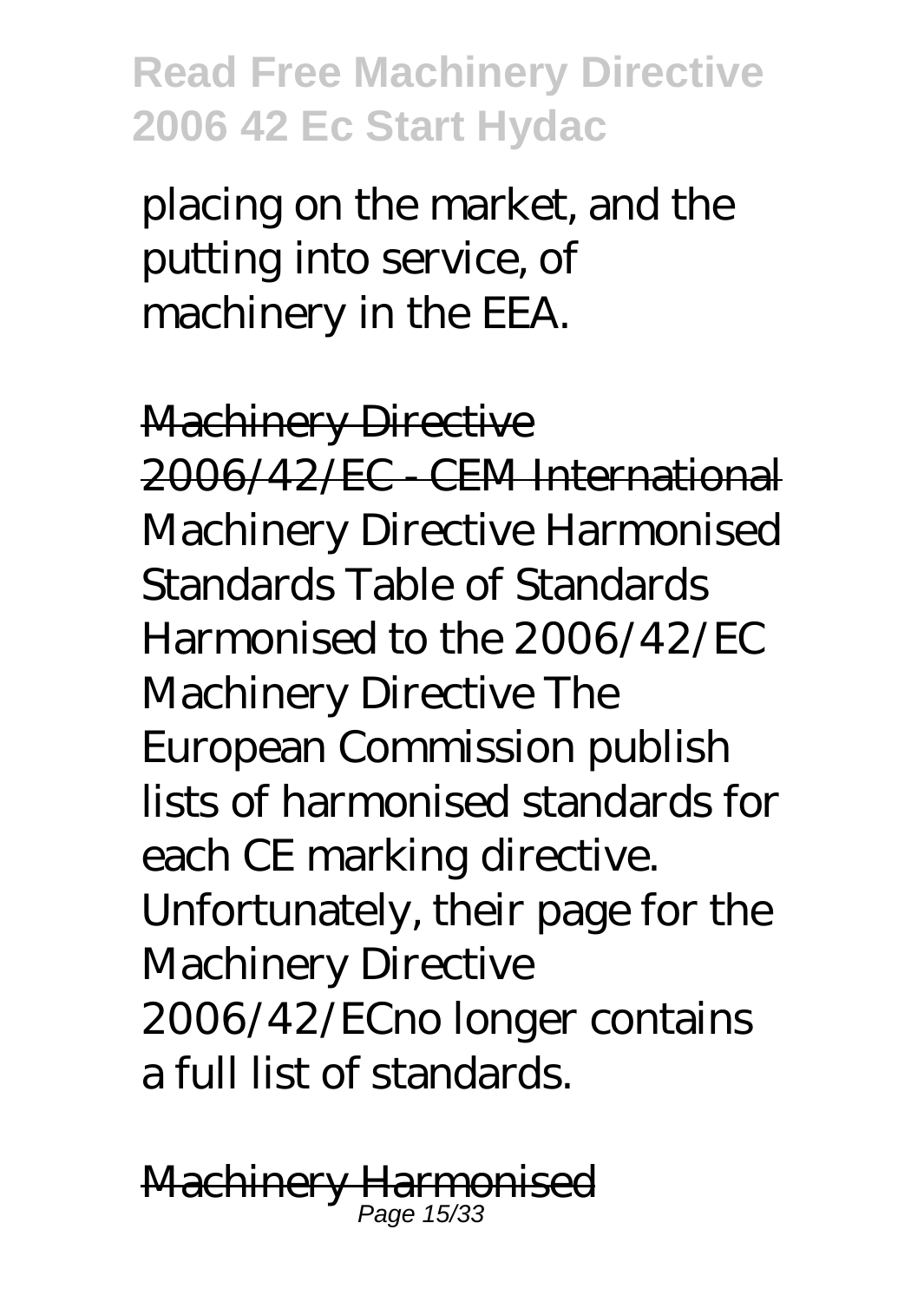Standards Table - Conformance.co.uk ANNEX I of machinery directive 2006/42/EC - Summary Submitted by root on Thu, 06/06/2013 - 09:31 ANNEX I of machinery directive 2006/42/EC ESSENTIAL HEALTH AND SAFETY REQUIREMENTS applicable for design and manufacturing of machines – general principles

ANNEX I of machinery directive 2006/42/EC - Summary ... The Machinery Directive 2006/42/EC The Machinery Directive is EU legislation that is implemented in the member Page 16/33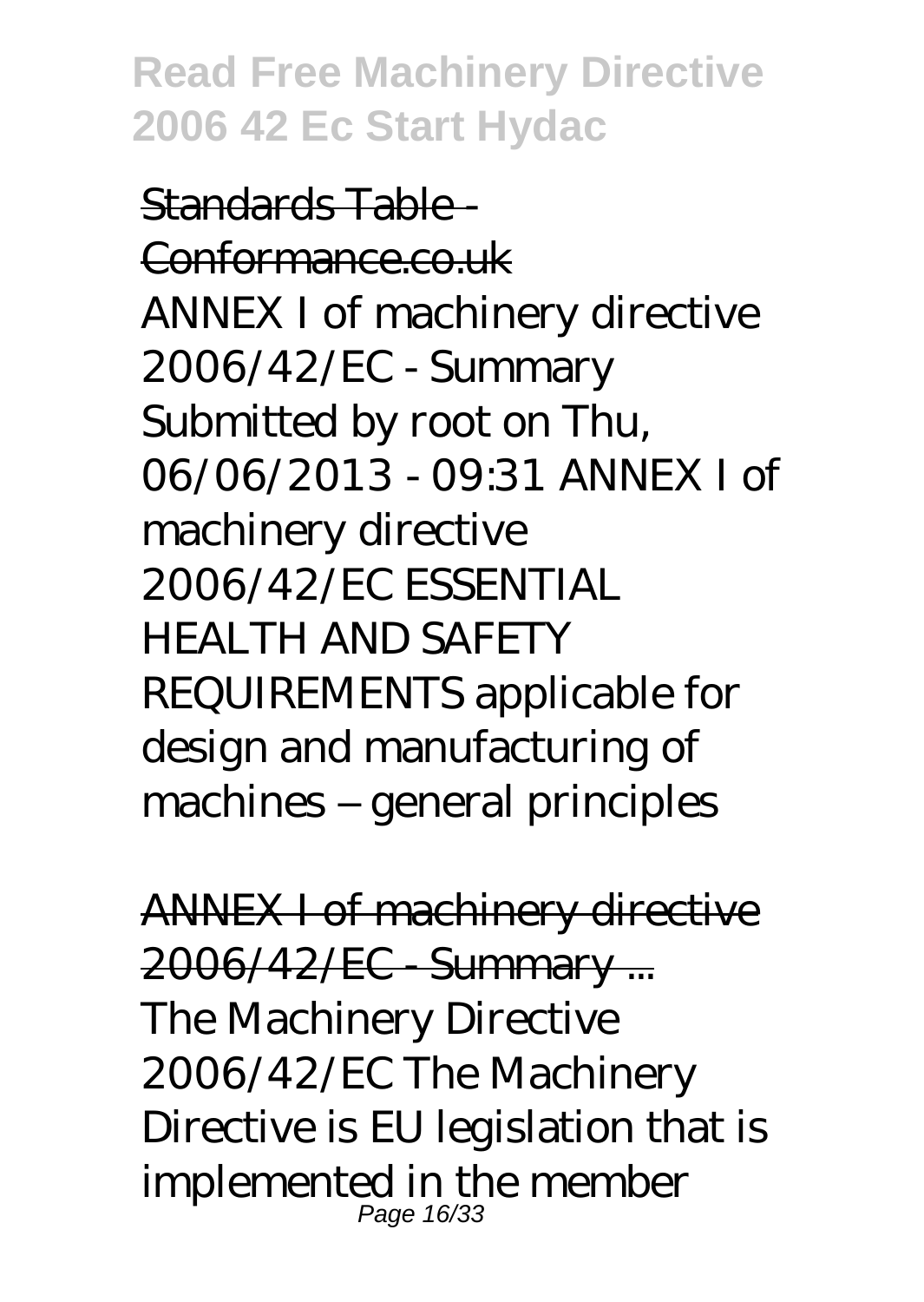states of the European Economic Area (EEA) by local laws in order to ensure the establishment and functioning of the internal market of the EU. For this reason, The Machinery Directive 2006/42/EC, broadly speaking, has two objectives:

CE Marking for Machinery Interview with Harald Riekeles on the Machinery Directive 2006/42/EC *CE Marking For Machinery* New Machinery Directive 2006/42/EC www.troax.com **Interpretation Machinery** Page 17/33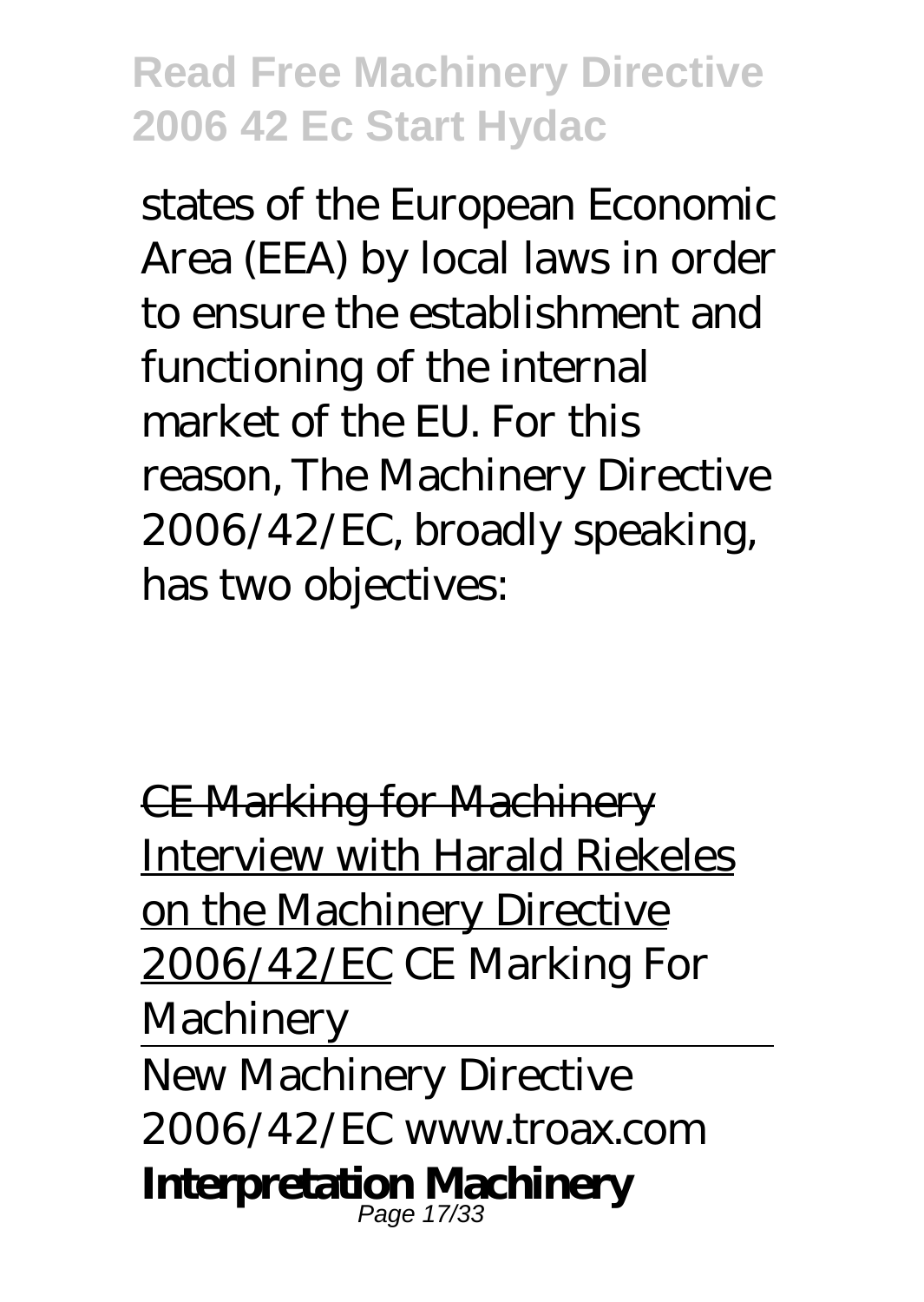**Directive: Interview with Ian Fraser** Download Ce Marking for Machinery Directive Book CE Marking Electrical Engineering | LVD Safety Documentation **Practical Approach To Guarding For The Machinery Directive** CE Marking Mechanical Engineering | The Machinery Directive | #5 *HST Trapped-Key System fulfills the Machinery Directive 2006/42/EC CE Regulatory Update June 9, 2017* CE Marking - practical approach guide The Court of Justice: Guaranteeing the Rights of EU Consumers *What are the new rules for In-Vitro Diagnostic Industry with IVDR 2017/746?* Page 18/33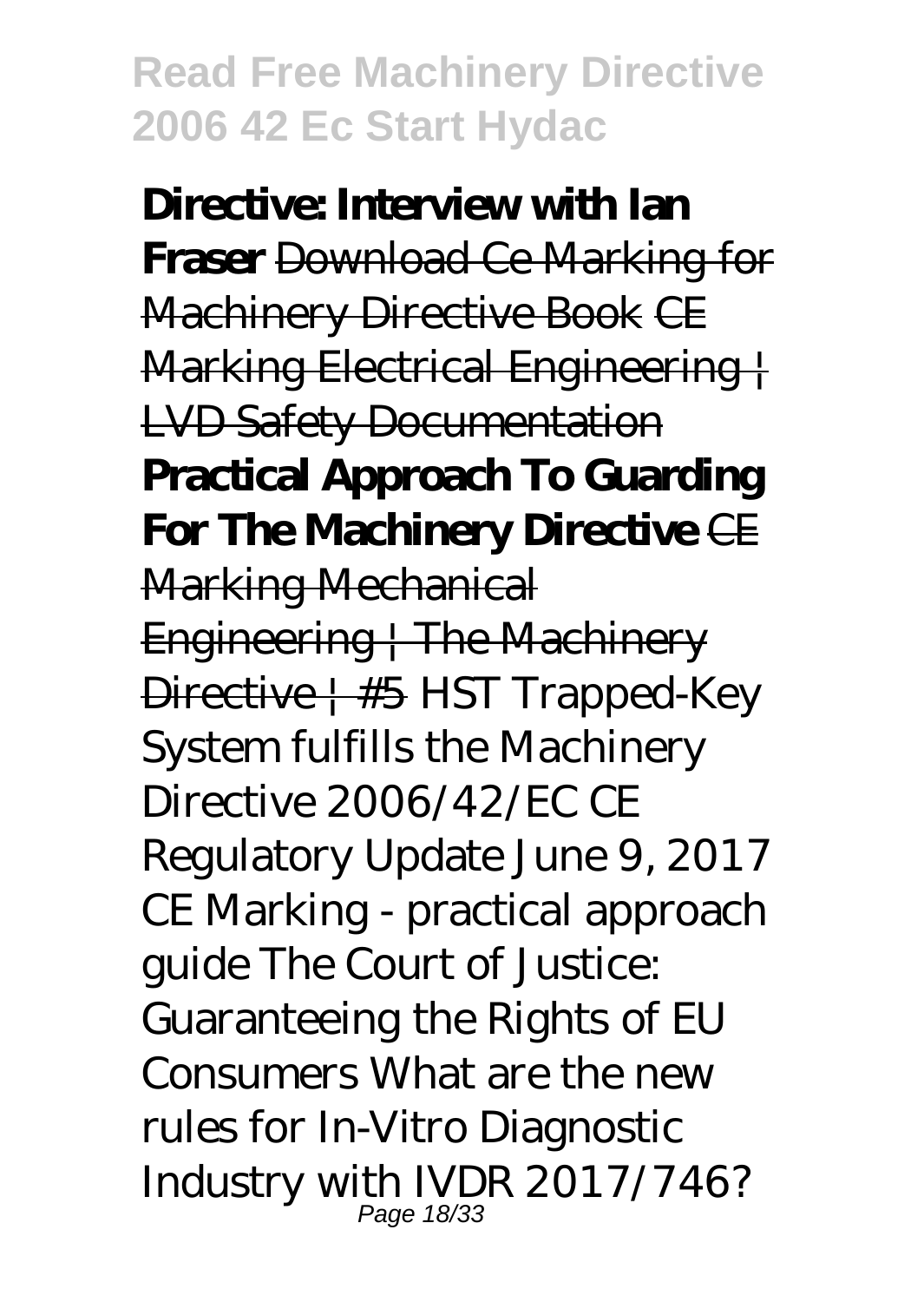The 5 most important steps to CE certification - The EU medical device approval process EU Technical File for Medical Devices Technical Files - what are they and what should they contain - CE marking How To Get CE Marking Certification For My Product? **How to Create a Technical File: The #1 Requirement for CE Marking** ATEX Certification Process Scie circulaire à table : couper avec une lame de scie inclinée *Le module de sécurité - Câblage industriel niveau 3* Some Notes on the European Machinery Directive *Key Transfer System Quality-certified (UQS, Directive* Page 19/33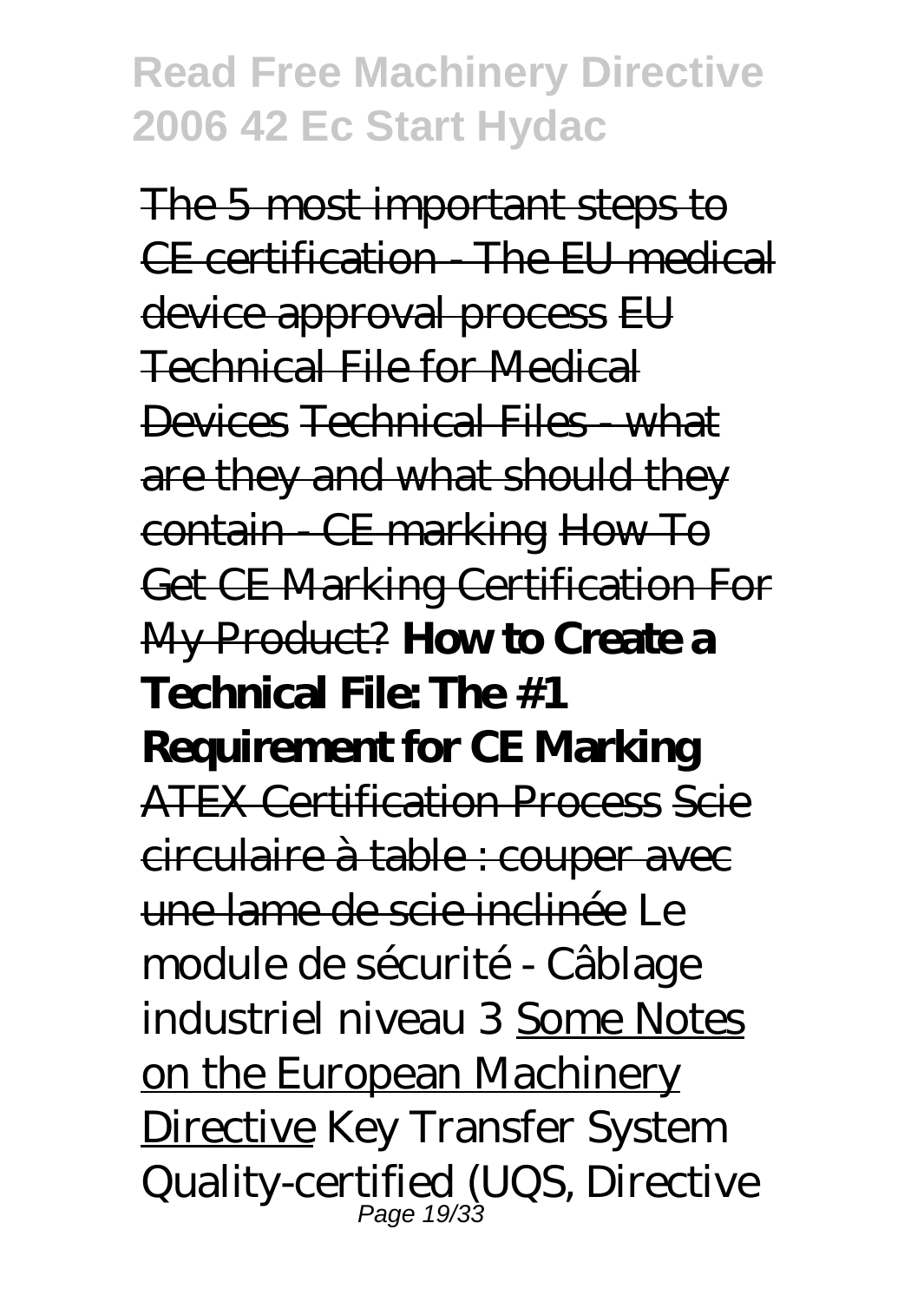## *2006/42/EC on Machinery, Annex X)*

Implementing Machine Safety CEM4: Risk assessment EN ISO 12100 / EHSR MD item Machine guard units ST CE Machinery Marking

Outdoor elevator Easy Lift Cabin Aviek Engineering. CE Mark According to Machinery Directive 2006/42Machinery Directive 2006 42 Ec Directive 2006/42/EC of the European Parliament and of the Council of 17 May 2006 on machinery, and amending Directive 95/16/EC (recast) (Text with EEA relevance)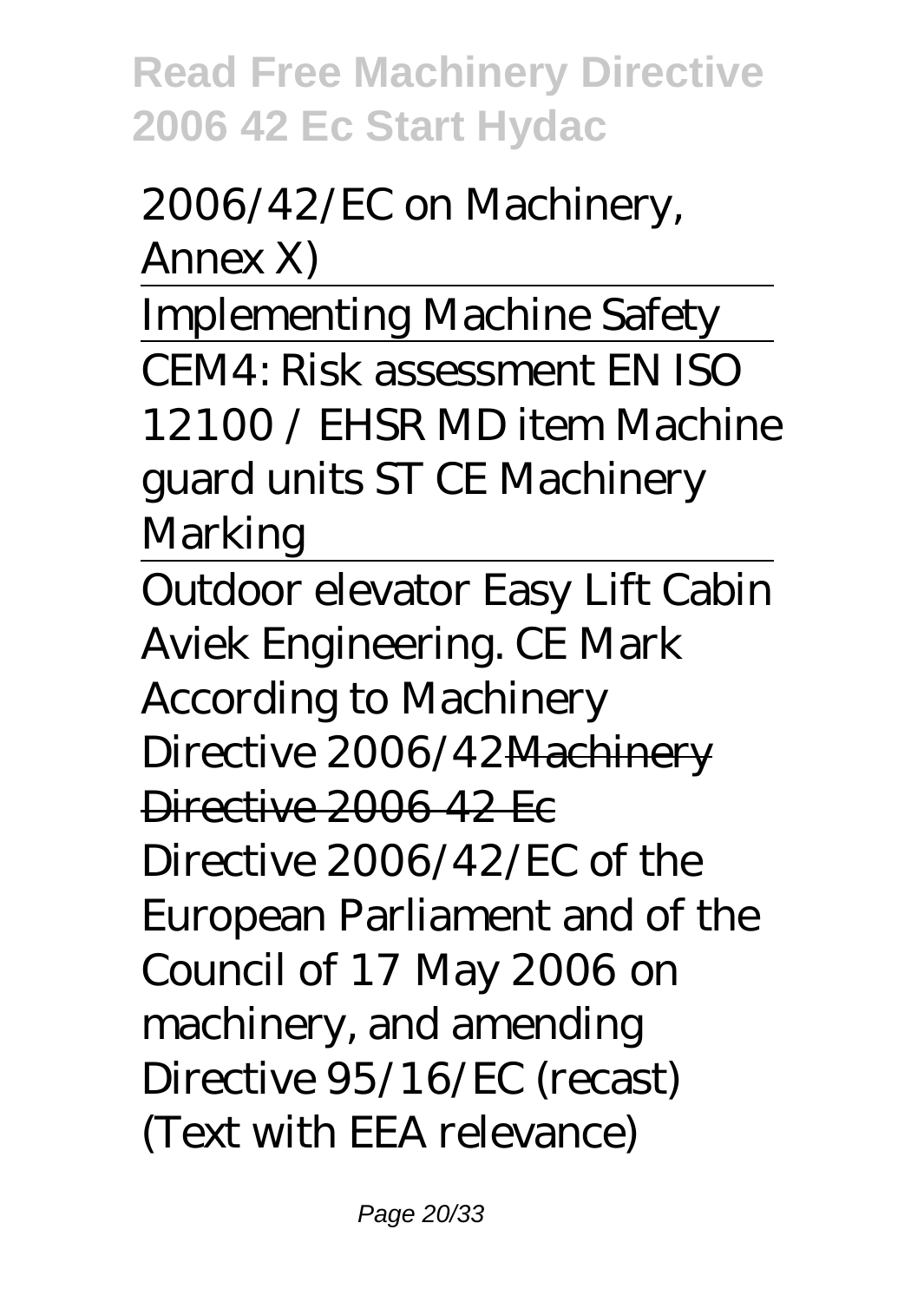# Directive 2006/42/EC of the European Parliament and of the ...

This Directive aims at the free market circulation on machinery and at the protection of workers and consumers using such machinery. It defines essential health and safety requirements of general application, supplemented by a number of more specific requirements for certain categories of machinery. Where, for machinery, the hazards referred to in Annex I of the Directive are wholly or partly covered more specifically by other Community Directives, this Directive shall not apply, or Page 21/33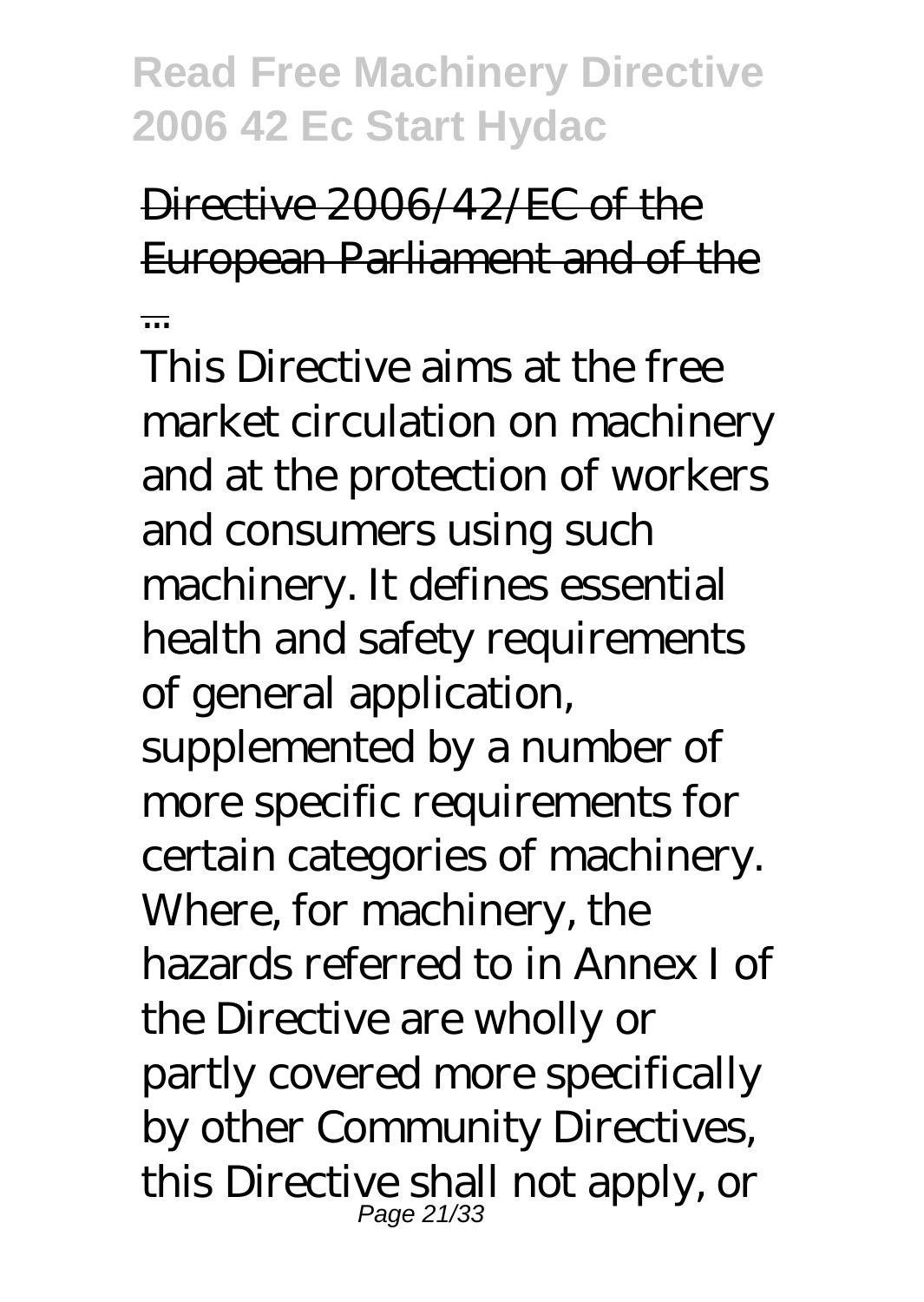shall ...

Directive 2006/42/EC - new machinery directive - Safety ... DIRECTIVE 2006/42/EC OF THE EUROPEAN PARLIAMENT AND OF THE COUNCIL. of 17 May 2006. on machinery, and amending Directive 95/16/EC (recast) (Text with EEA relevance) THE EUROPEAN PARLIAMENT AND THE COUNCIL OF THE EUROPEAN UNION, Having regard to the Treaty establishing the European Community, and in particular Article 95 thereof,

EUR-Lex - 32006L0042 - EN - Page 22/33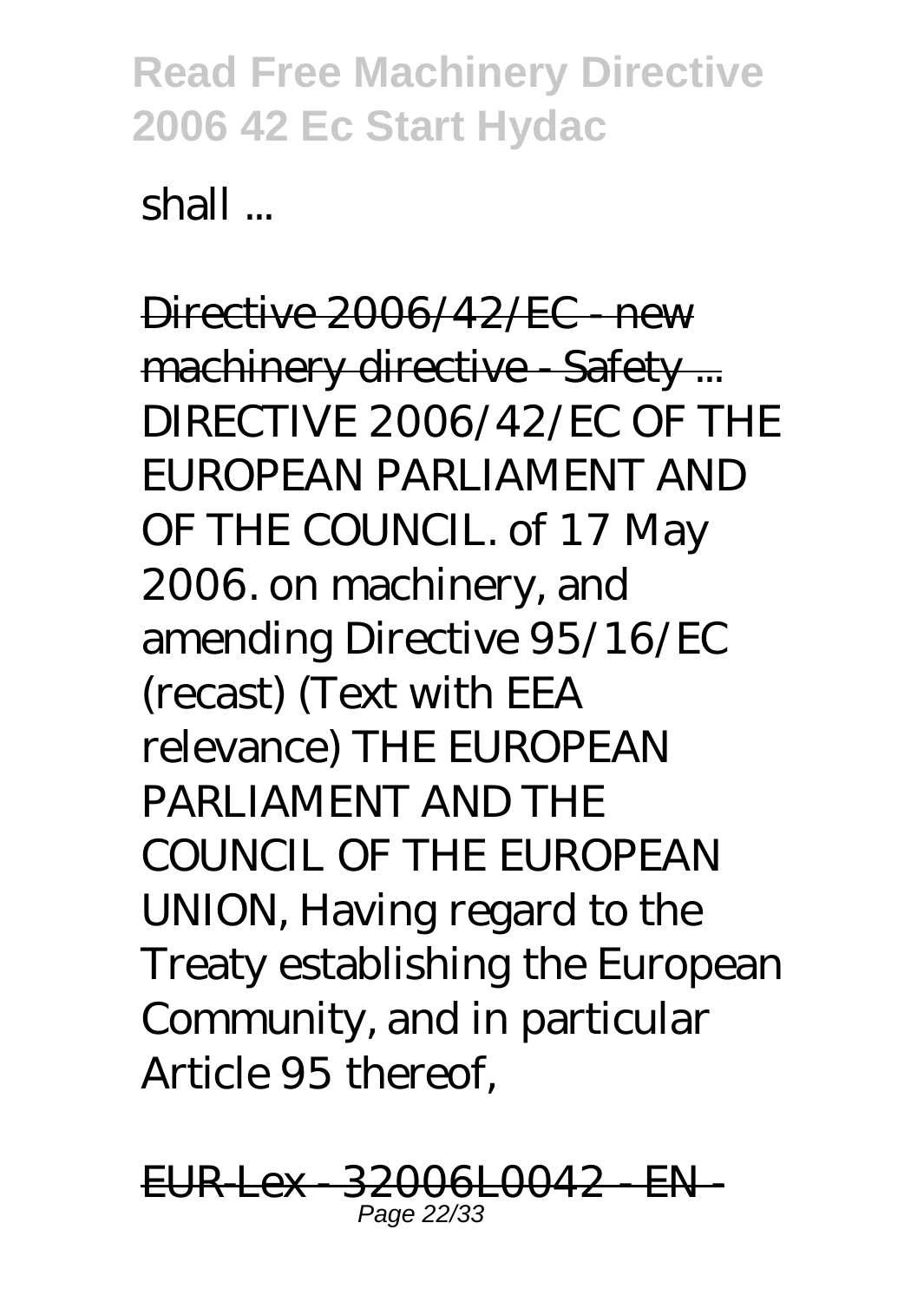#### EUR-Lex

Understanding the Machinery Directive (2006/42/EC) The assembly instructions must be written in an official Community language acceptable to the manufacturer of the machinery in which the partly completed machinery will be assembled, or to his authorized representative. Risk assessment documentation should be included in the technical file.

Understanding the Machinery Directive (2006/42/EC) The Machinery Directive, Directive 2006/42/EC of the European Parliament and of the Page 23/33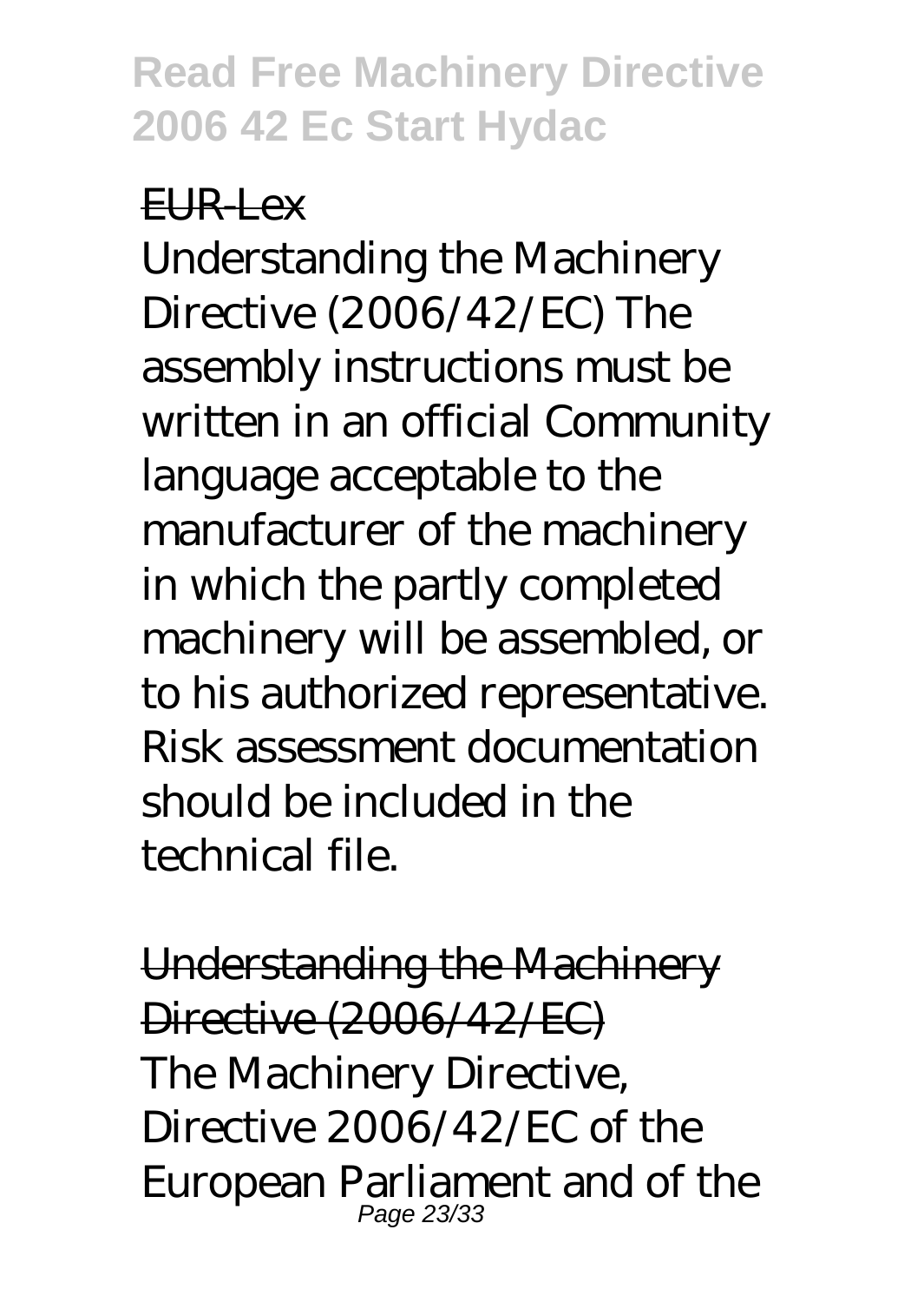Council of 17 May 2006 is a European Union directive concerning machinery and certain parts of machinery. Its main intent is to ensure a common safety level in machinery placed on the market or put in service in all member states and to ensure freedom of movement within the European Union by stating that "member states shall not prohibit, restrict or impede the placing on the market and/or putting into service in

Machinery Directive - Wikipedia Guide to application of the Machinery Directive Page 24/33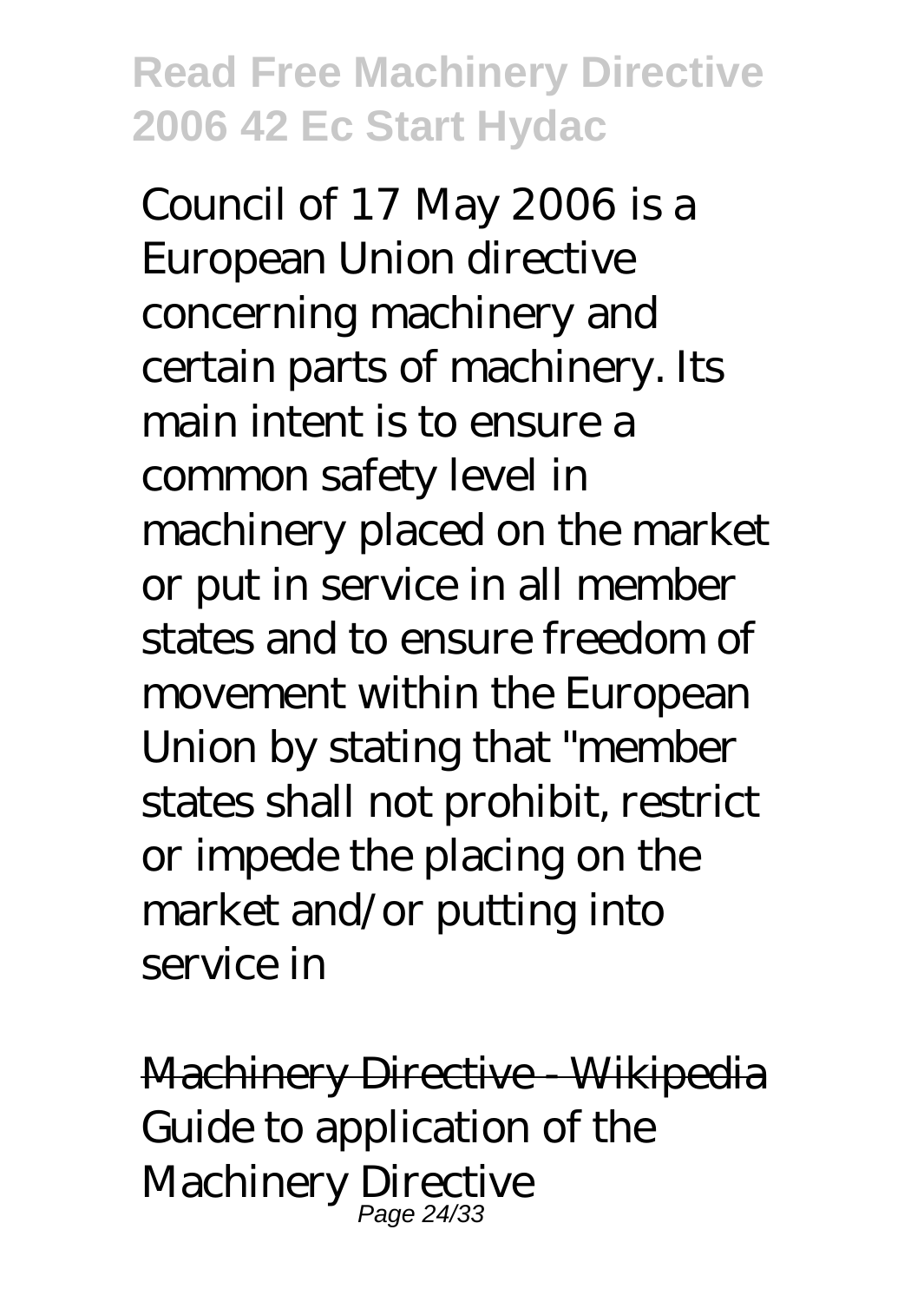2006/42/EC 2nd Edition – June 2010 1 Introduction to the 2nd Edition Directive 2006/42/EC is a revised version of the Machinery Directive, the first version of which was adopted in 1989. The new Machinery Directive has been applicable since 29th December 2009. The Directive has the dual  $\sin \alpha f$ 

the Machinery Directive 2006/42/EC - PUWER Directive 2006/42/EC is a revised version of the Machinery Directive, the first version of which was adopted in 1989. The new Machinery Directive has Page<sup>\*</sup>25/33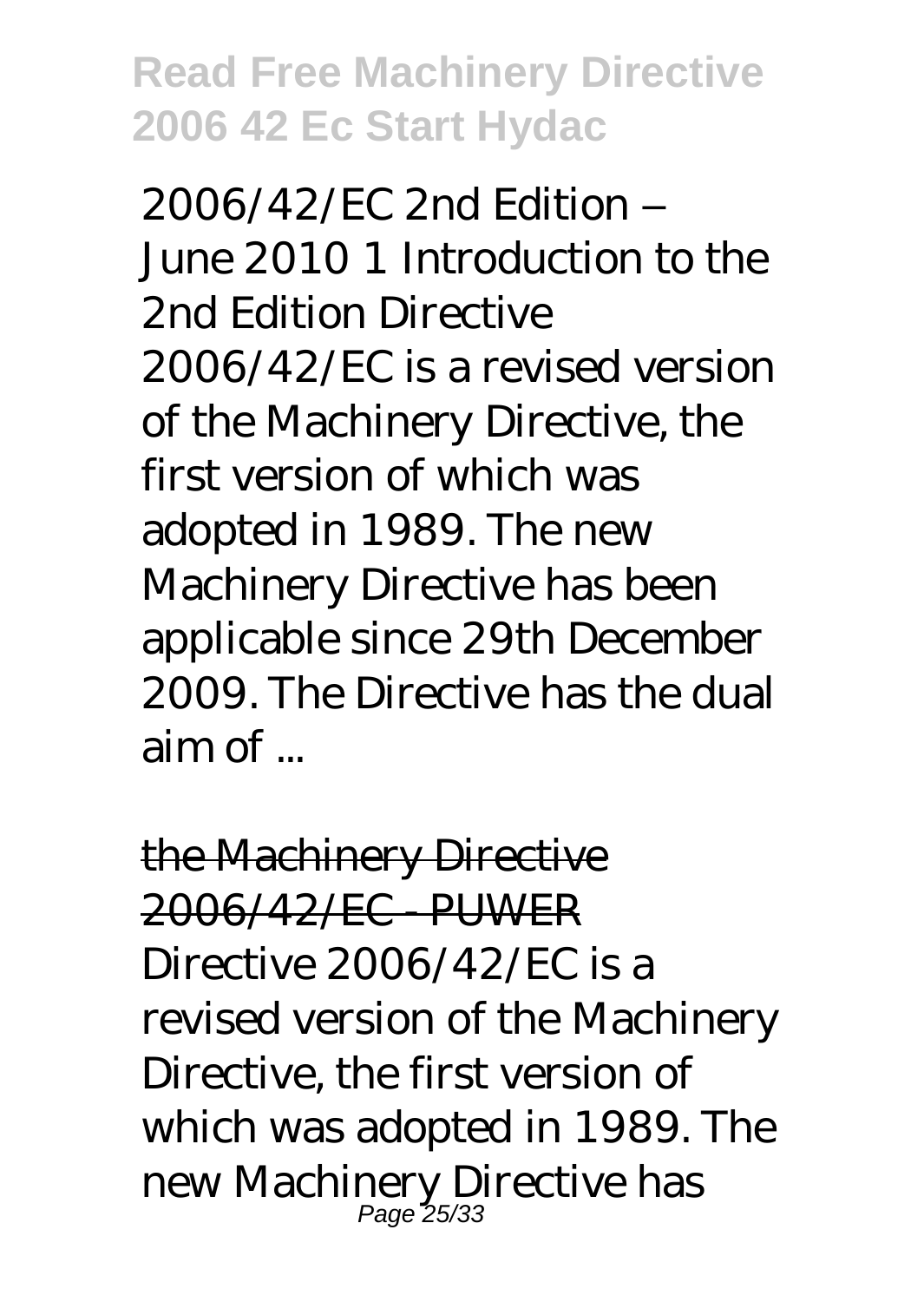been applicable since 29th December 2009. The Directive has the dual aim of harmonising the health and safety requirements applicable to machinery on the basis of a high level of protection of health

# Guide to application of the **Machinery Directive** 2006/42/EC

Machinery within scope of the Directive is interpreted very widely and means (quoting from Article 2(a) of 2006/42/EC): an assembly, fitted with or intended to be fitted with a drive system other...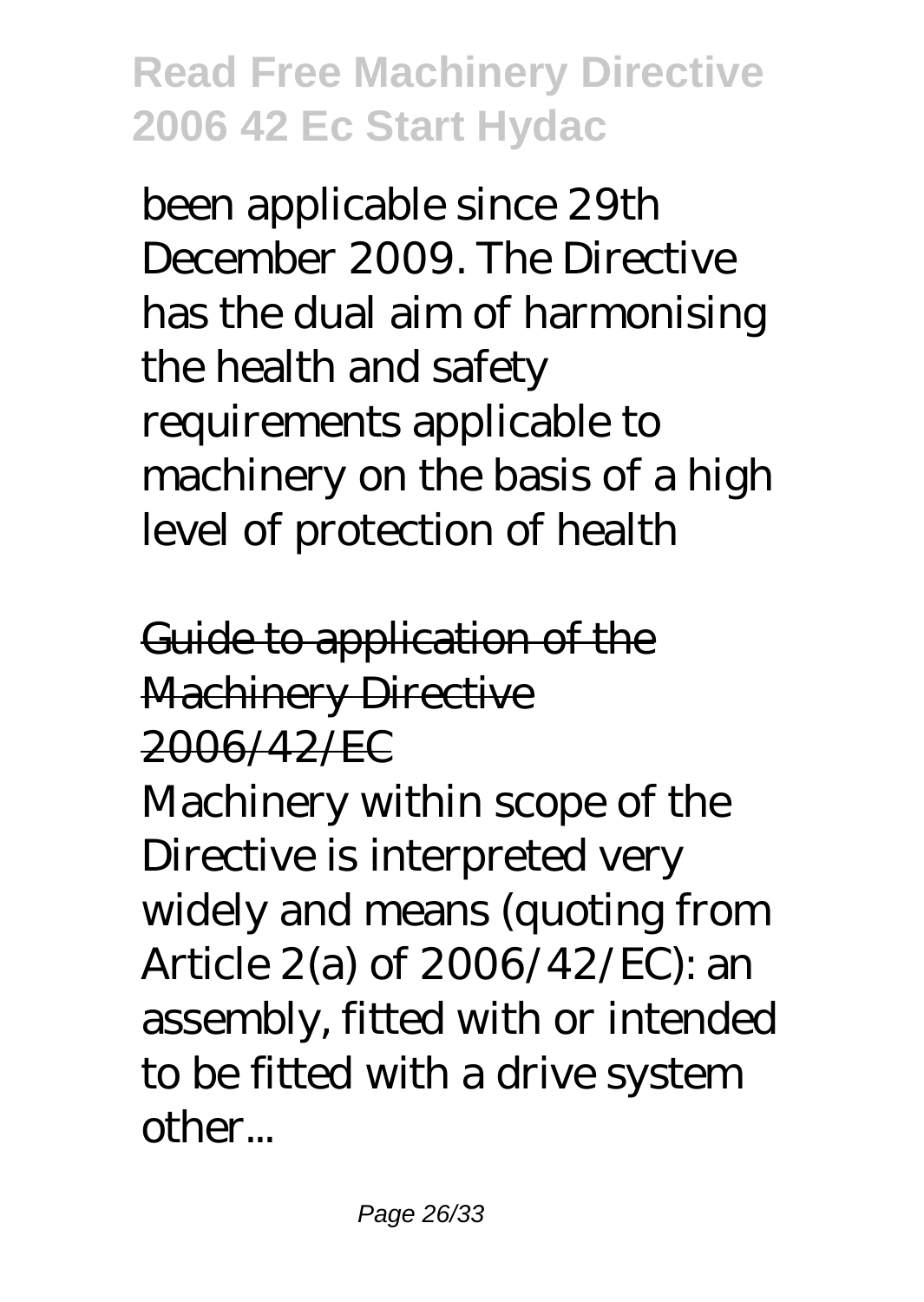The definition of machinery in the Machinery Directive ... Directive 2006/42/EC was published in the Official Journal of the European Union on 9 June 2006 as the third amendment of the Machinery Directive. National Governments had until 29 June 2008 to transpose the Directive into their domestic legislation.

New Machinery Directive Guide 2006/42/EC (6th Ed ... One of the main legislations governing the harmonisation of essential health and safety requirements for machinery at EU level is the Machinery Page 27/33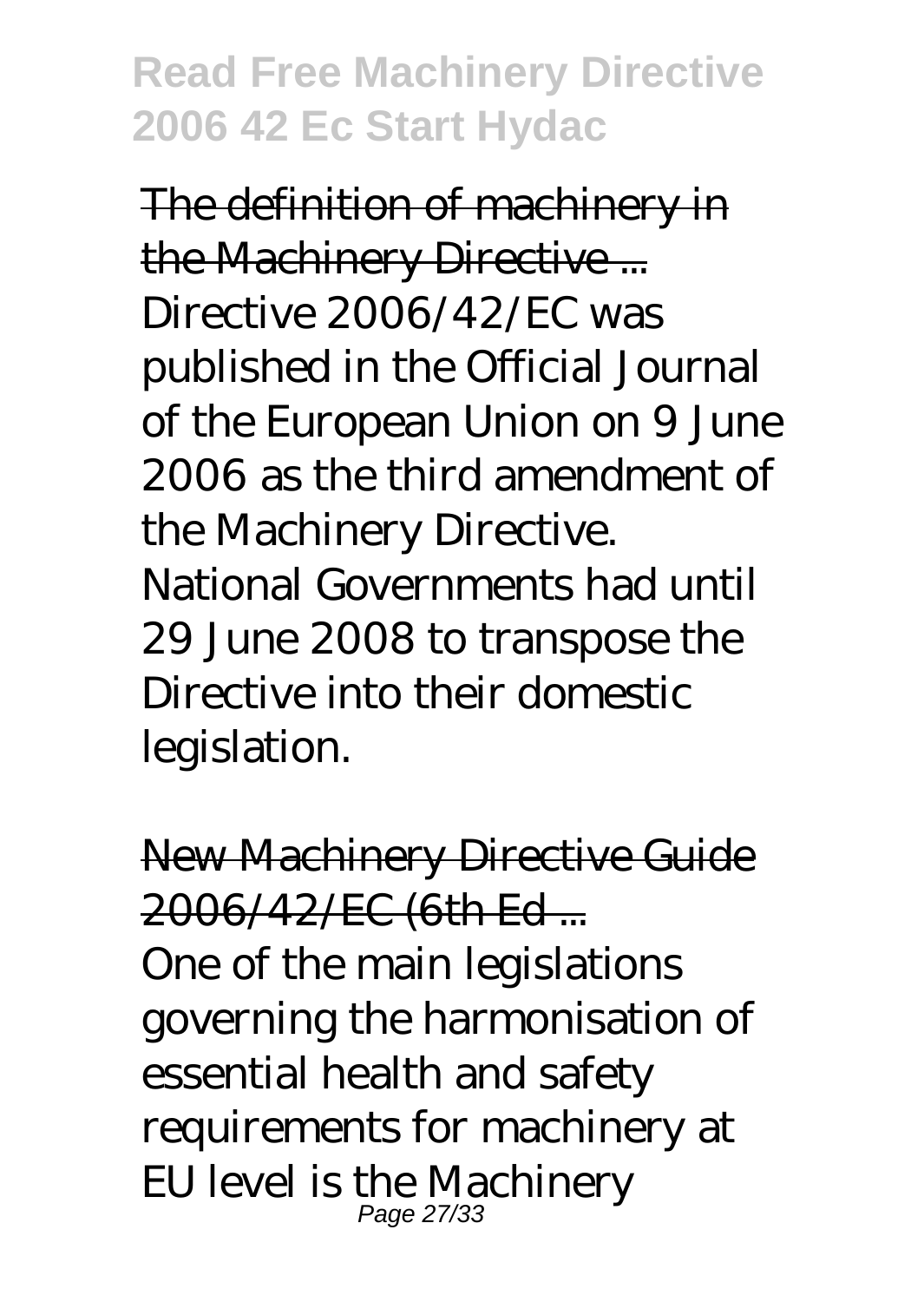Directive 2006/42/EC. The directive. promotes the free movement of machinery within the single market; guarantees a high level of protection for EU workers and citizens

Machinery | Internal Market, Industry, Entrepreneurship ... Supply of Machinery (Safety) Regulations 2008; Supply of Machinery (Safety) (Amendment) Regulations 2011; Machinery Directive 2006/42/EC; European Commission guide to application of the Machinery Directive; Pesticides amendment to Machinery Directive 2009/127/EC; European Page 28/33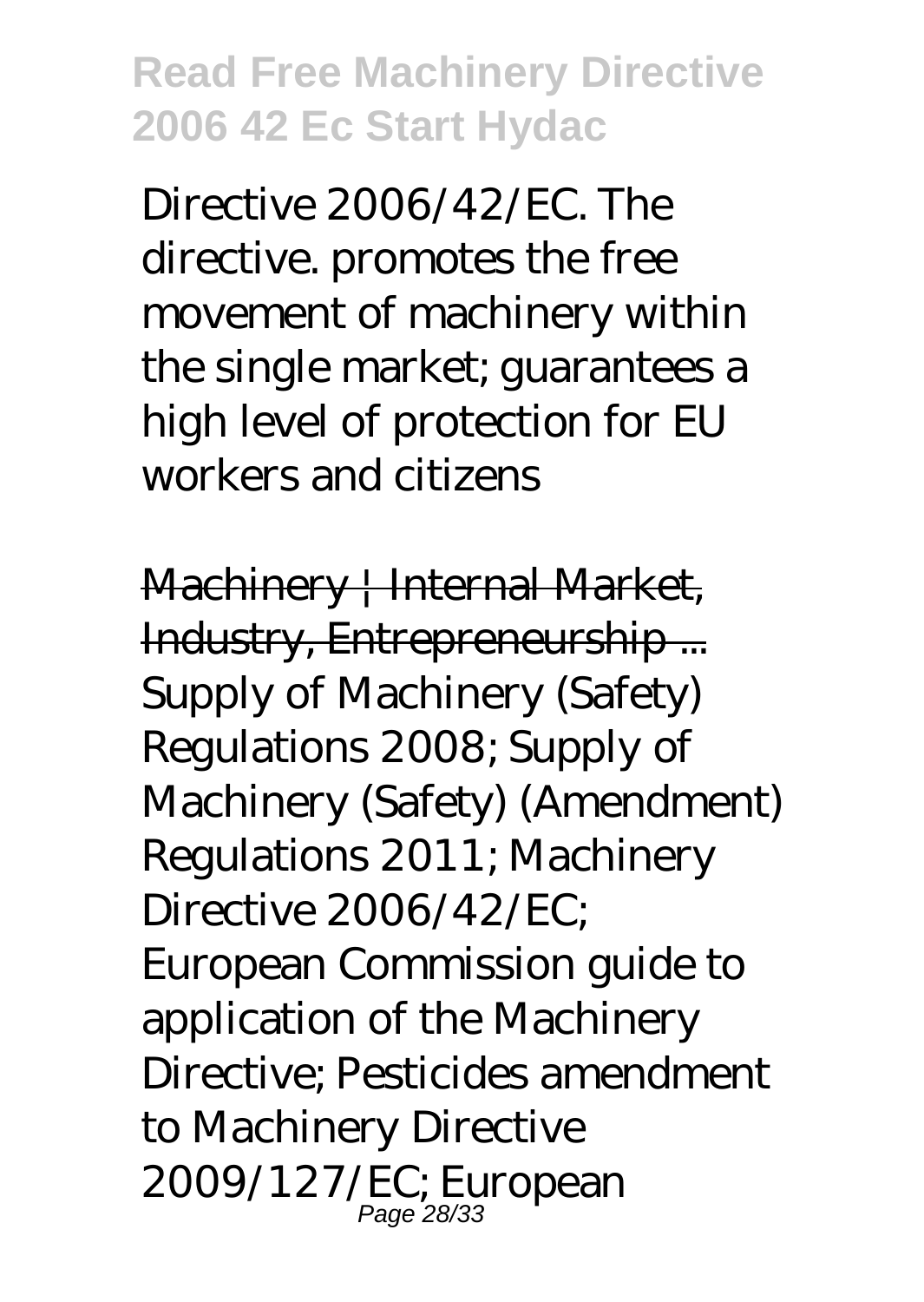Commission site on notified bodies

Conformity assessment under the Machinery Directive - Work

...

DIRECTIVE 2006/42/EC OF THE EUROPEAN PARLIAMENT AND OF THE COUNCIL of 17 May 2006 on machinery, and amending Directive 95/16/EC (recast) (Text with EEA relevance)

L 157/24 Official Journal of the European Union Directive 2006/42/EC (also known as "New Machinery Directive" as it replaces the Page 29/33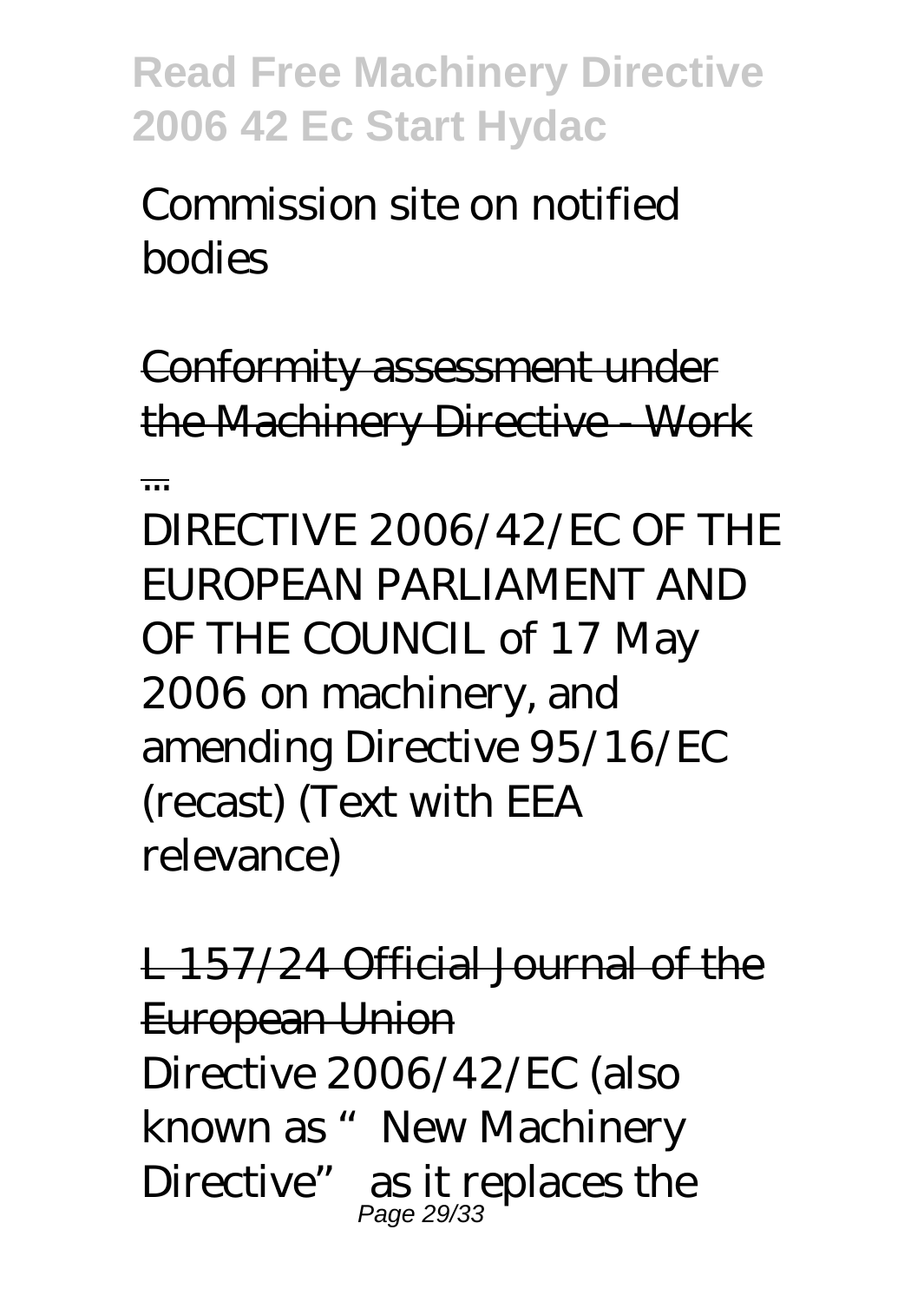previous 98/37/EC) was implemented in Italy by the Legislative Decree of January 27, 2010 and entered into force throughout Europe starting from December 29, 2009. Which products are affected by the EU directive 42/2006?

Machinery Directive: declaration of conformity, CE marking ... Machinery Directive 2006/42/EC is the European legislation harmonising individual country laws governing the sale of machinery. It relates specifically to the supply or sale of any machinery within the European Union. Page 30/33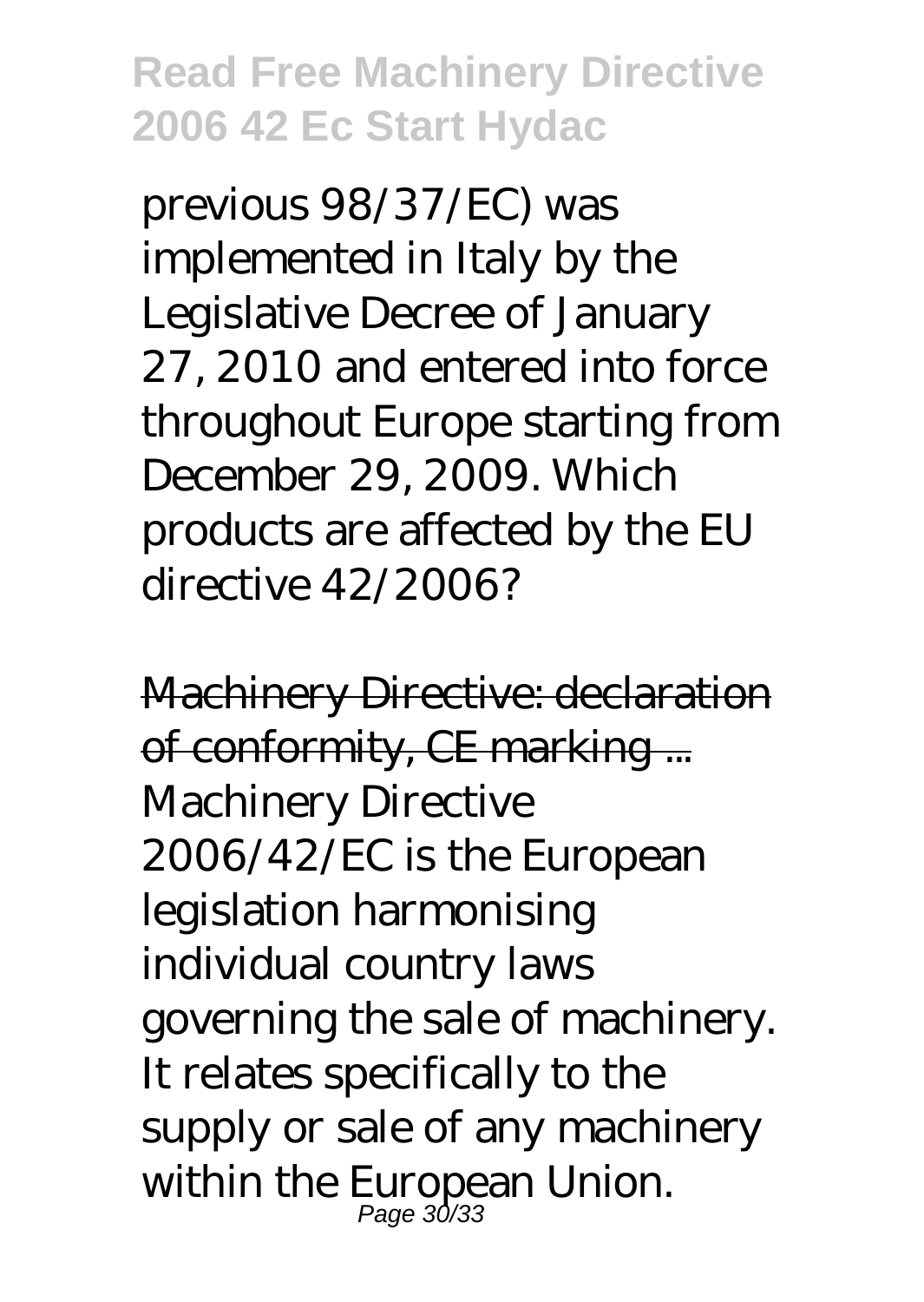Machinery Directive 2006/42/EC Assessments The new Machinery Directive 2006/42/EC regulates the placing on the market, and the putting into service, of machinery in the EEA.

Machinery Directive

2006/42/EC - CEM International Machinery Directive Harmonised Standards Table of Standards Harmonised to the 2006/42/EC Machinery Directive The European Commission publish lists of harmonised standards for each CE marking directive. Unfortunately, their page for the Page 31/33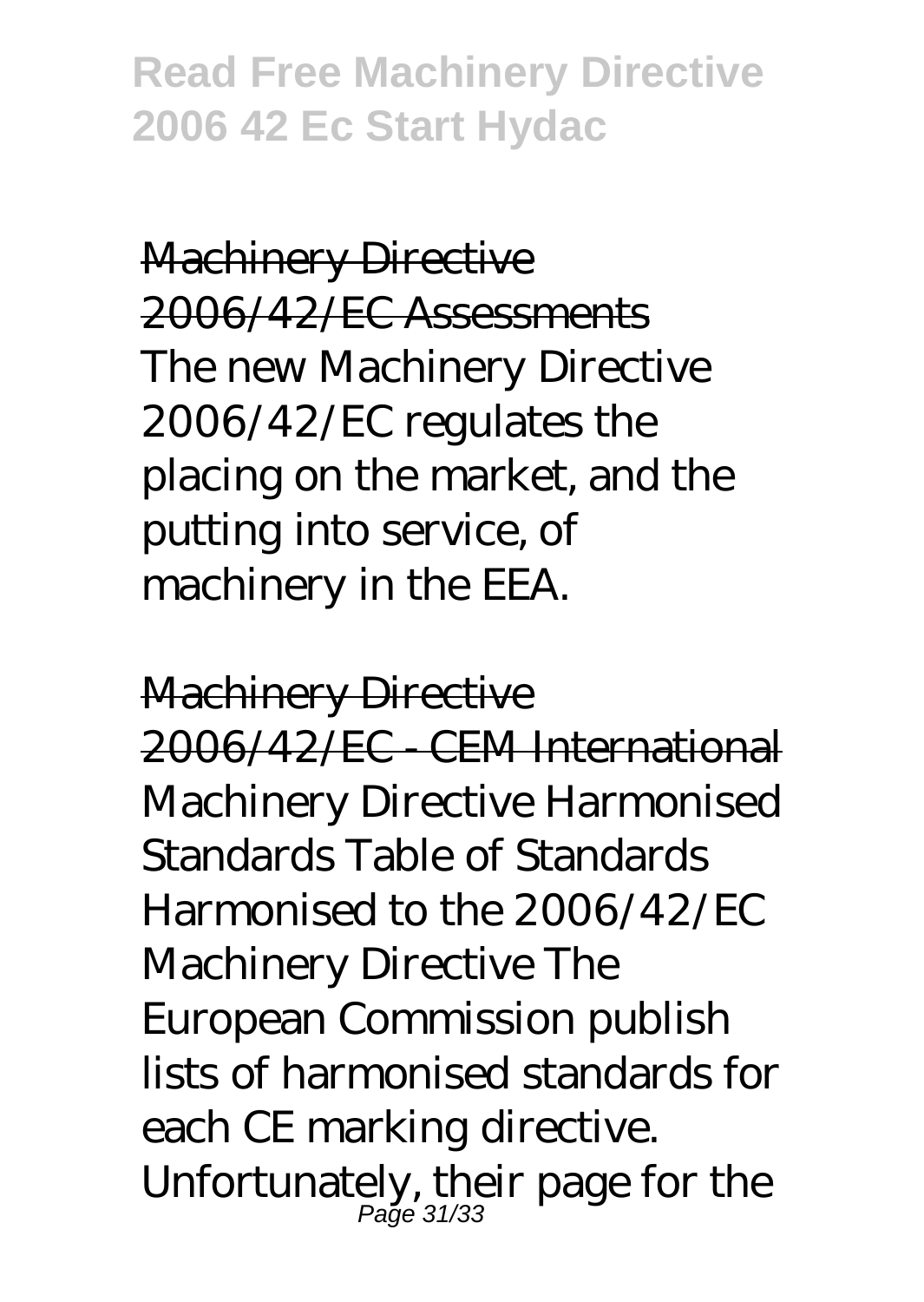Machinery Directive 2006/42/ECno longer contains a full list of standards.

Machinery Harmonised Standards Table - Conformance.co.uk ANNEX I of machinery directive 2006/42/EC - Summary Submitted by root on Thu, 06/06/2013 - 09:31 ANNEX I of machinery directive 2006/42/EC ESSENTIAL HEALTH AND SAFETY REQUIREMENTS applicable for design and manufacturing of machines – general principles

ANNEX I of machinery directive Page 32/33